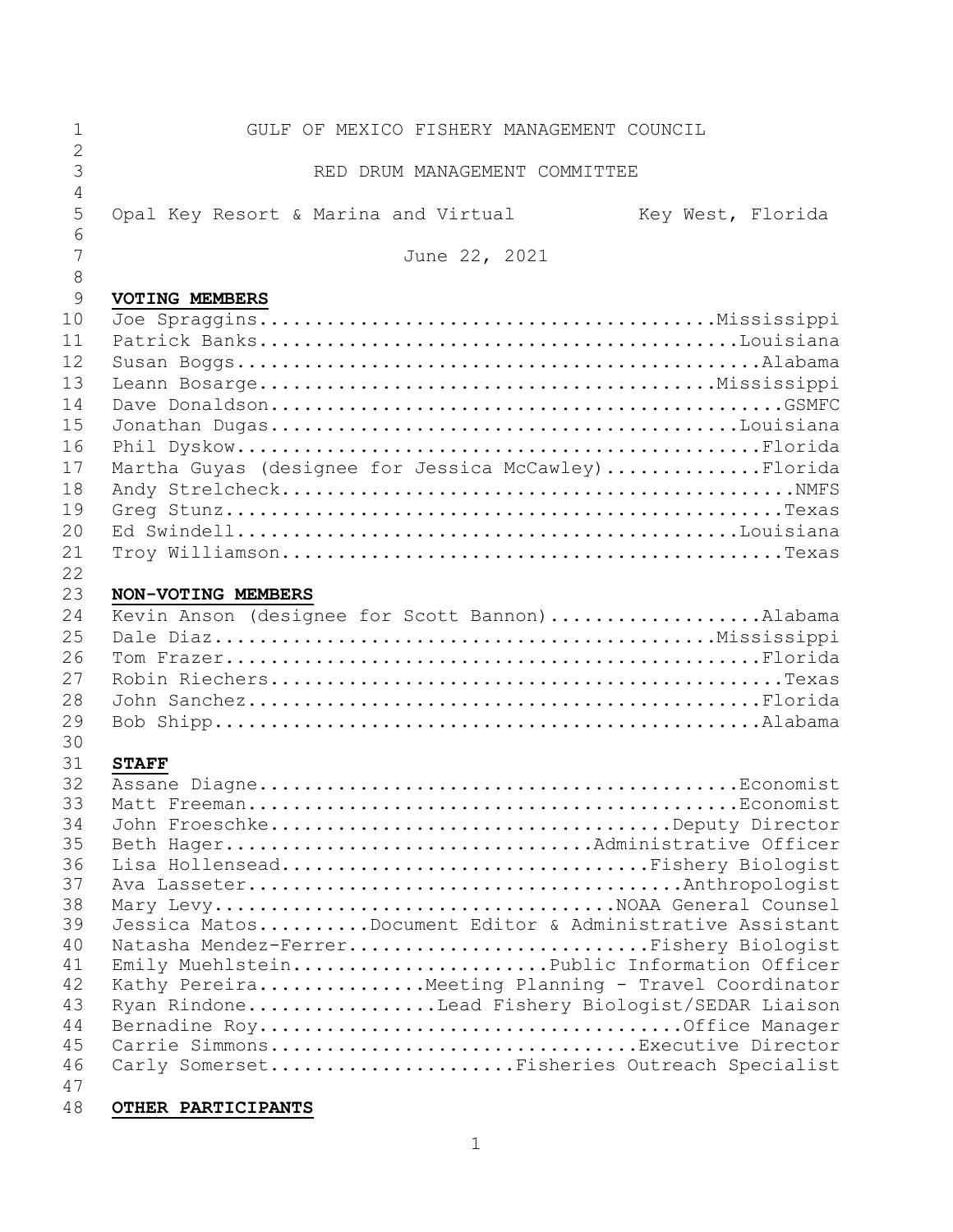| $\overline{4}$ |                                     |
|----------------|-------------------------------------|
| 5 <sup>7</sup> | 100 and 100 and 100 and 100 and 100 |
| 6              |                                     |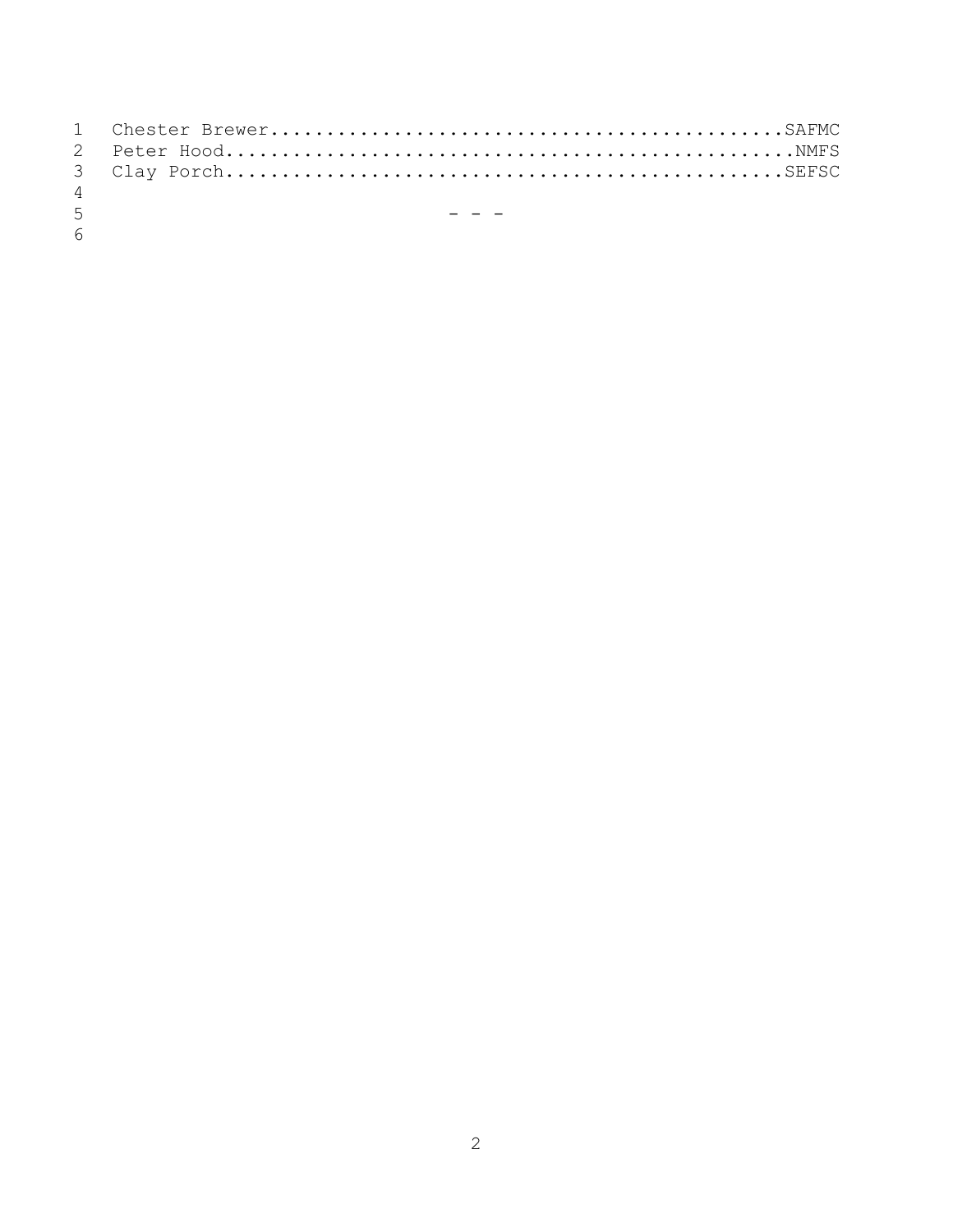|     | TABLE OF CONTENTS                                               |
|-----|-----------------------------------------------------------------|
|     |                                                                 |
|     |                                                                 |
| 4   |                                                                 |
| 5   | Adoption of Agenda and Approval of Minutes and Action Guide and |
| 6   |                                                                 |
|     |                                                                 |
| 8   | Presentation on Process to Modify Red Drum Management Out to    |
| - 9 |                                                                 |
| 10  |                                                                 |
| 11  |                                                                 |
| 12  |                                                                 |
| 13  |                                                                 |
| 14  |                                                                 |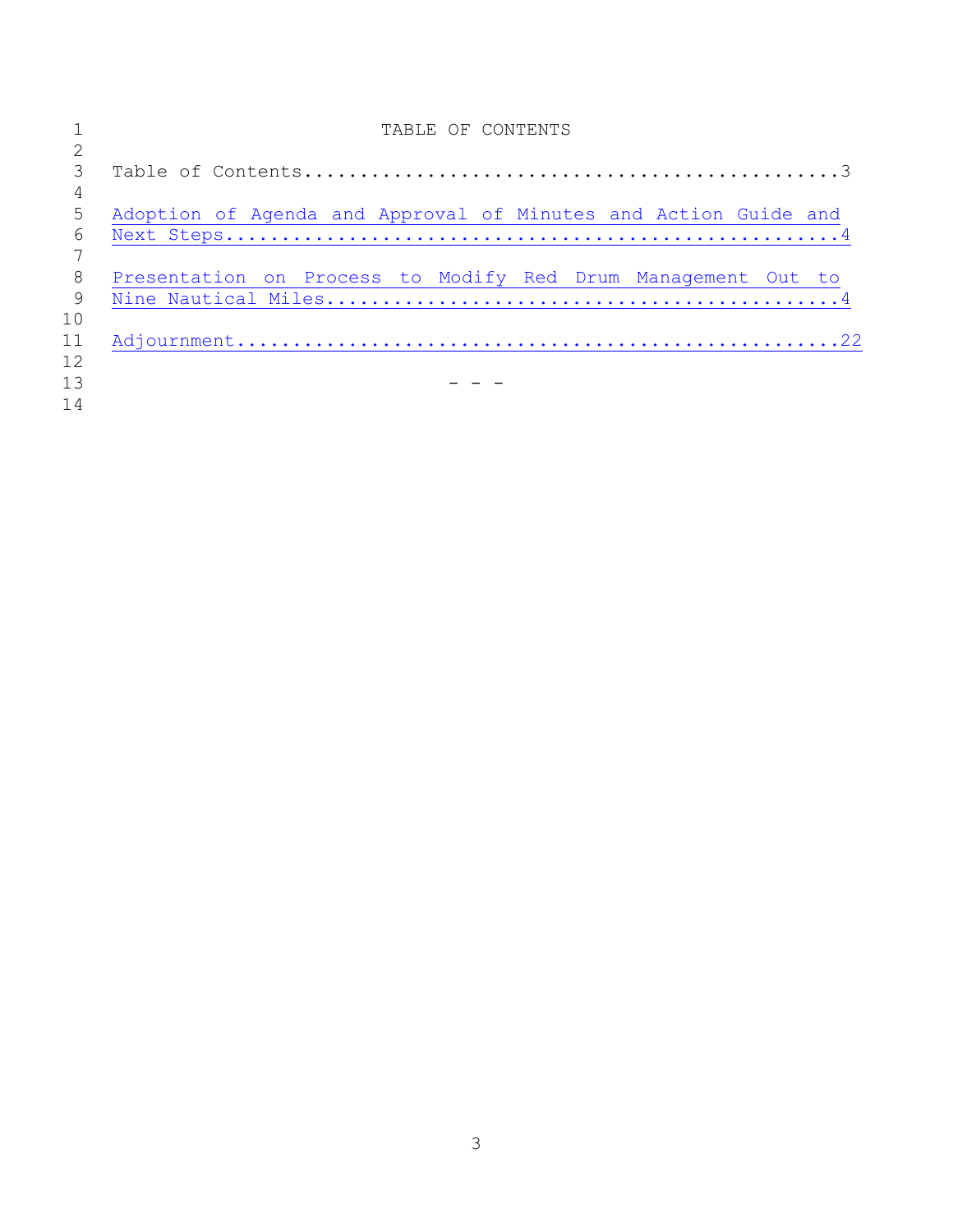1 The Red Drum Management Committee of the Gulf of Mexico Fishery<br>2 Management Council convened on Tuesday afternoon, June 22, 2021, 2 Management Council convened on Tuesday afternoon, June 22, 2021,<br>3 and was called to order by Chairman Joe Spraggins. and was called to order by Chairman Joe Spraggins.

4<br>5

31

### <span id="page-3-0"></span>5 **ADOPTION OF AGENDA** 6 **APPROVAL OF MINUTES** 7 **ACTION GUIDE AND NEXT STEPS**

8<br>9 9 **CHAIRMAN JOE SPRAGGINS:** First off, I would like to call the Red 10 Drum Committee to order and give the names of our members. It's<br>11 myself and Rick Burris, who will be helping me with this. Also, 11 myself and Rick Burris, who will be helping me with this. Also,<br>12 Mr. Swindell is the Vice Chair. We have Mr. Banks, Ms. Boggs, 12 Mr. Swindell is the Vice Chair. We have Mr. Banks, Ms. Boggs,<br>13 Ms. Bosarge, Mr. Donaldson, Mr. Dugas, Mr. Dyskow, Ms. Guyas, 13 Ms. Bosarge, Mr. Donaldson, Mr. Dugas, Mr. Dyskow, Ms. Guyas,<br>14 Mr. Strelcheck, Dr. Stunz, and Mr. Williamson. Also, Mr. 14 Mr. Strelcheck, Dr. Stunz, and Mr. Williamson. Also, Mr.<br>15 Rindone is the staff that is helping us very much on this. Rindone is the staff that is helping us very much on this. 16

17 I would like to bring up the agenda and see if there's any 18 changes or anything that anyone would like to make on the agenda<br>19 at this time. Hearing none, can I get a motion to accept the 19 at this time. Hearing none, can I get a motion to accept the<br>20 agenda? We have a motion and a second. Any discussion? 20 agenda? We have a motion and a second. Any discussion?<br>21 Hearing none, we'll pass the agenda as-is. Hearing none, we'll pass the agenda as-is.

 $\frac{22}{23}$ 23 We've got the old -- I will tell you what, but this is kind of<br>24 neat, but we're going to do Approval of the Minutes from October neat, but we're going to do Approval of the Minutes from October 25 of 2014, and so I can look at that list, and about 80 percent on<br>26 there was not on the committee, and about 90 percent probably 26 there was not on the committee, and about 90 percent probably<br>27 wasn't even here, and so I quess I would ask is if we can look 27 wasn't even here, and so I guess I would ask is if we can look<br>28 at the minutes for 2014, the October meeting, and is there 28 at the minutes for 2014, the October meeting, and is there<br>29 anvone that has anvthing that thev need to discuss or change or 29 anyone that has anything that they need to discuss or change or make any corrections?

32 I don't know that it would be easy to do, and so, if not, I 33 would ask for a motion to accept those minutes of October of<br>34 2014. We have a motion and a second. Do we have any 34 2014. We have a motion and a second. Do we have any<br>35 discussion? If not, any opposed? If none, we'll pass the 35 discussion? If not, any opposed? If none, we'll pass the<br>36 minutes. With that, I would like to turn over to Mr. Rindone. minutes. With that, I would like to turn over to Mr. Rindone.

37<br>38 38 **MR. RYAN RINDONE:** Well, staff doesn't normally do this, but I heard that Mr. Gregory is picking up the bar tab, and so motion 40 to adjourn.

41<br>42 42 **CHAIRMAN SPRAGGINS:** Denied. Only for a short period denied.

<span id="page-3-1"></span>43 44 **PRESENTATION ON PROCESS TO MODIFY RED DRUM MANAGEMENT OUT TO** 45 **NINE NAUTICAL MILES**

46<br>47 MR. RYAN RINDONE: What you guys have in front of you is the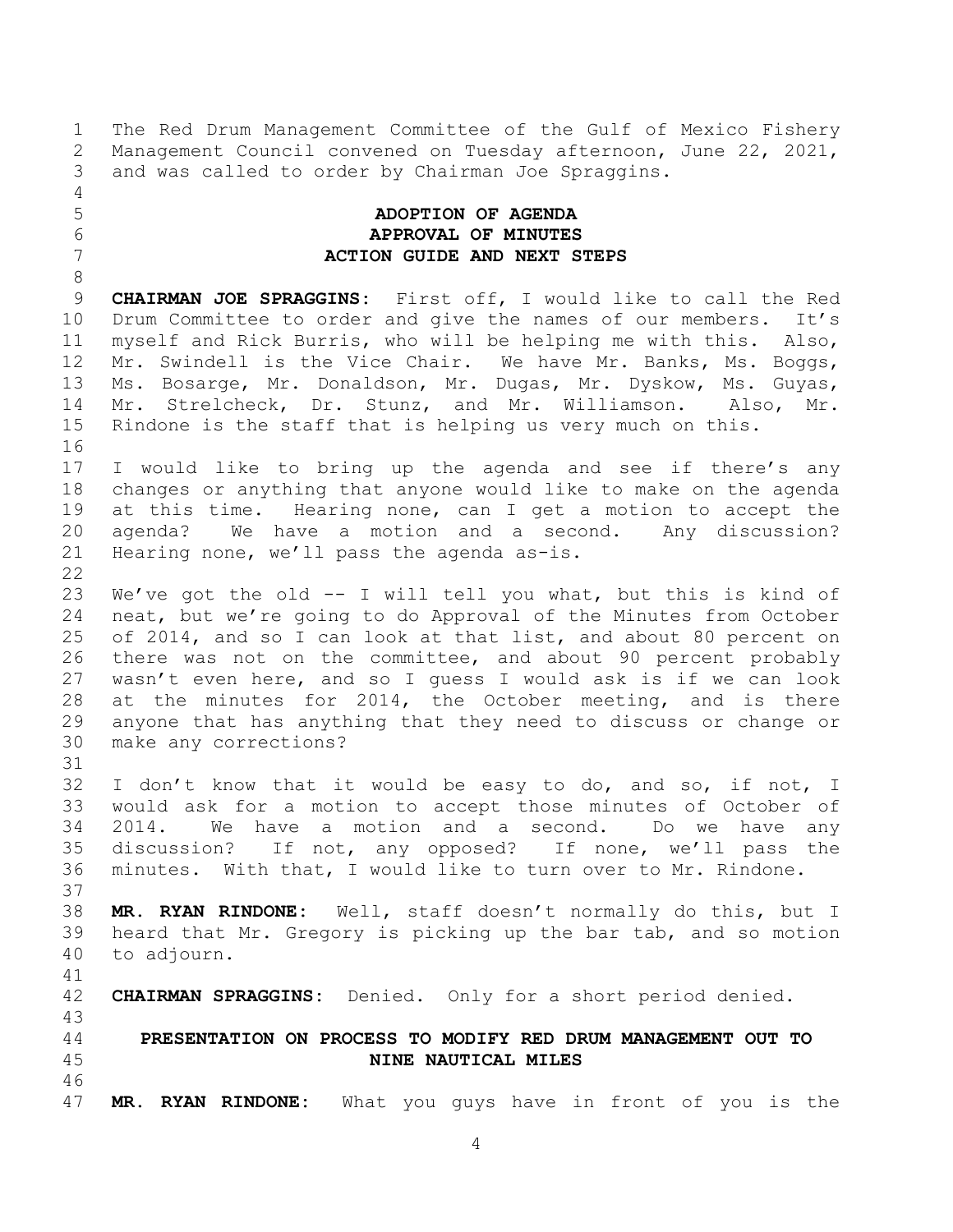1 action guide, and we only have one main agenda item on here,<br>2 which is Number IV, which is a presentation on the process of 2 which is Number IV, which is a presentation on the process of<br>3 modifying red drum management out to nine nautical miles, and modifying red drum management out to nine nautical miles, and 4 this would be primarily for Alabama, Mississippi, and Louisiana,<br>5 since Florida and Texas already have state-water management 5 since Florida and Texas already have state-water management<br>6 authority out to nine nautical miles. authority out to nine nautical miles. 7 8 I will present this information to you guys, with some options<br>9 that we have looked at for how best to address this, and you 9 that we have looked at for how best to address this, and you<br>10 should consider this information and ask some questions and 10 should consider this information and ask some questions and<br>11 provide feedback on what we should do next, and so we can go 11 provide feedback on what we should do next, and so we can go<br>12 ahead and bring up Tab J. Number 4. ahead and bring up Tab J, Number  $4$ . 13<br>14 14 The motion that you guys had given us was to direct us to start<br>15 a document to allow the states of Alabama, Mississippi, and a document to allow the states of Alabama, Mississippi, and 16 Louisiana to manage red drum out to nine nautical miles. Just 17 to give you an idea of where we've come from and where we are 18 now, the original FMP from 1986 had said no direct harvest for<br>19 the commercial sector from the EEZ for the 1987 fishing vear, 19 the commercial sector from the EEZ for the 1987 fishing year,<br>20 but incidental catch was allowed for net and shrimp fishermen. but incidental catch was allowed for net and shrimp fishermen. 21<br>22 22 The federal recreational bag limit was one fish per person per<br>23 trip, and the total harvest was estimated to be 625,000 pounds, 23 trip, and the total harvest was estimated to be 625,000 pounds,<br>24 with 300,000 pounds attributed to the commercial sector and with 300,000 pounds attributed to the commercial sector and 25 325,000 to the recreational sector.  $\frac{26}{27}$ 27 The stock assessment had said that there was high inshore<br>28 fishing mortality on juveniles and sub-adults, which could have 28 fishing mortality on juveniles and sub-adults, which could have<br>29 significant long-term risks to the spawning stock biomass and 29 significant long-term risks to the spawning stock biomass and<br>30 reduce juvenile recruitment to the adult population, and 30 reduce juvenile recruitment to the adult population, and<br>31 continued exploitation of adults was thought to be detrimental continued exploitation of adults was thought to be detrimental 32 to the stock overall. 33<br>34 34 Then, in Amendment 1 from 1987, it continued the commercial<br>35 closure in federal waters and restricted recreational landings 35 closure in federal waters and restricted recreational landings<br>36 and commercial incidental catch off the primary area, which was 36 and commercial incidental catch off the primary area, which was<br>37 identified as Louisiana, Mississippi, and Alabama, and it 37 identified as Louisiana, Mississippi, and Alabama, and it<br>38 requested all Gulf states implement rules to achieve a 20 38 requested all Gulf states implement rules to achieve a 20 percent escapement rate for juveniles. 40 41 Then, in 1988, you guys passed Amendment 2, which prohibited all<br>42 retention and possession in the EEZ, and it set the total 42 retention and possession in the EEZ, and it set the total<br>43 allowable catch at zero pounds, and it requested that the Gulf 43 allowable catch at zero pounds, and it requested that the Gulf<br>44 states increase escapement to 30 percent. states increase escapement to 30 percent.  $\frac{45}{46}$ 46 Amendment 3 in 1992 modified the framework procedure, specifying<br>47 that NMFS would conduct biennial stock assessments, and then that NMFS would conduct biennial stock assessments, and then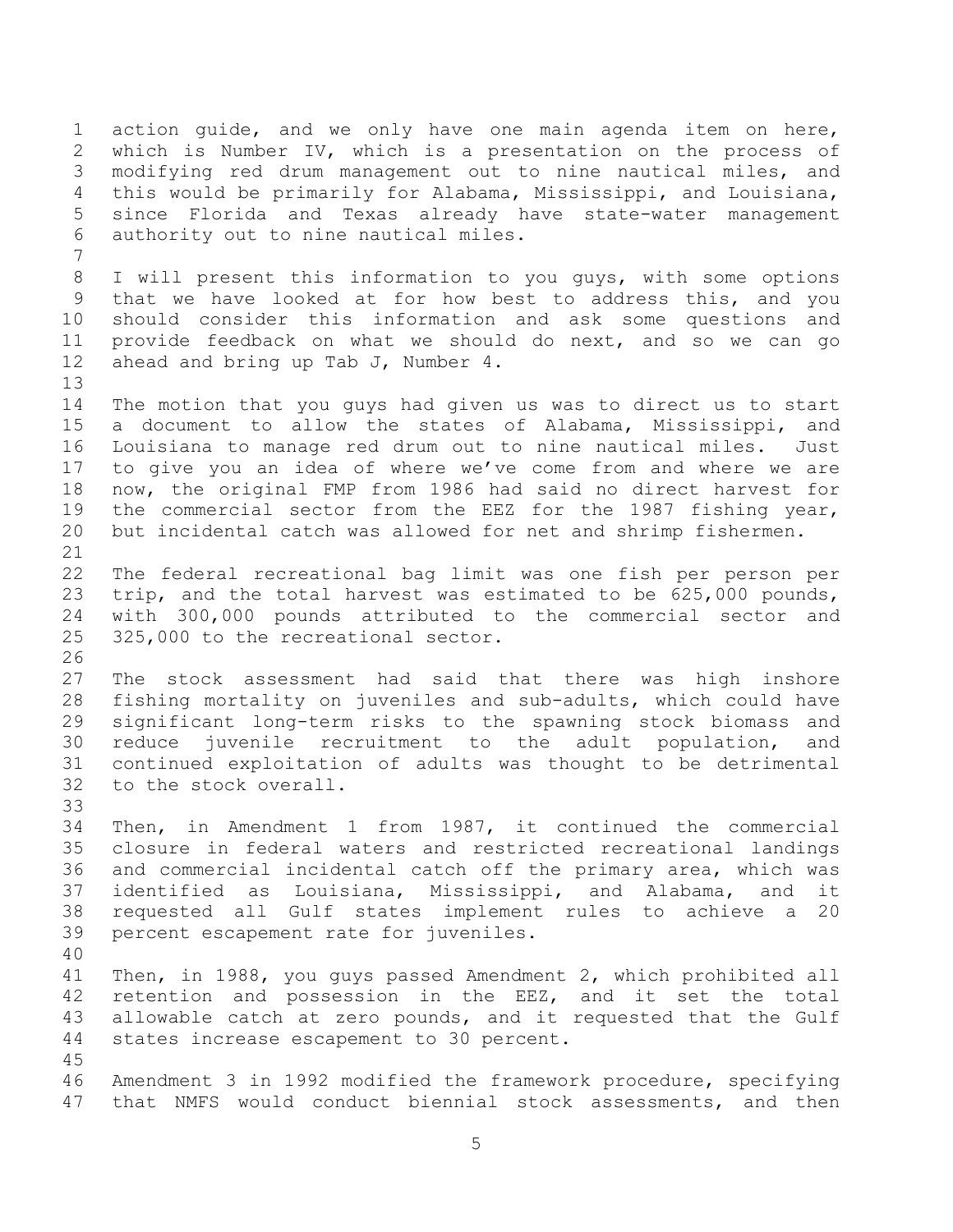1 Amendment 4 in 2001 was also part of the EFH, Generic EFH,<br>2 Amendment. Then Amendment 5, which was also part of Reef Fish 2 Amendment. Then Amendment 5, which was also part of Reef Fish<br>3 Amendment 48, modified the status determination criteria. Amendment 48, modified the status determination criteria. 4<br>5 5 Currently, there is, of course, no red drum harvest allowed in<br>6 federal waters, but red drum make an important state-water 6 federal waters, but red drum make an important state-water fishery throughout the Gulf of Mexico. The only state to allow 8 any commercial harvest is Mississippi, which allows 60,000<br>9 pounds whole weight, most of which is caught via hook-and-line. pounds whole weight, most of which is caught via hook-and-line. 10<br>11 11 Some considerations for you guys about red drum. There hasn't<br>12 been a stock assessment completed for the entire Gulf, like a 12 been a stock assessment completed for the entire Gulf, like a<br>13 comprehensive stock assessment, since 2000, and this means that 13 comprehensive stock assessment, since 2000, and this means that<br>14 updating the ACL, which is currently zero, is just not possible 14 updating the ACL, which is currently zero, is just not possible<br>15 with the data that we have. with the data that we have. 16<br>17 Each state does stock assessments on red drum, but states don't 18 do these stock assessments in a comparable way or at the same<br>19 time intervals. The states are managing by escapement rate, 19 time intervals. The states are managing by escapement rate,<br>20 endeavoring to manage to at least a 30 percent escapement, and 20 endeavoring to manage to at least a 30 percent escapement, and<br>21 some states endeavor to manage to higher escapement rates than 21 some states endeavor to manage to higher escapement rates than<br>22 that, but each state measures this escapement rate differently, 22 that, but each state measures this escapement rate differently,<br>23 and the methods aren't comparable, and we discovered this during 23 and the methods aren't comparable, and we discovered this during<br>24 a red drum working group meeting back in 2014. Those a red drum working group meeting back in 2014. 25 assessments of escapement rate, like I said, they vary in<br>26 frequency by state. frequency by state. 27<br>28 28 This is just a summary of the stock assessment findings for the<br>29 Gulf-wide stock. At this point, we could essentially consider 29 Gulf-wide stock. At this point, we could essentially consider<br>30 like the Gulf-wide federal stock status to be unknown, given how 30 like the Gulf-wide federal stock status to be unknown, given how<br>31 far removed we are from any comprehensive Gulf-wide assessment. far removed we are from any comprehensive Gulf-wide assessment. 32<br>33 33 Back to some considerations. If we can't update the ACL, then<br>34 delegating the management authority to the states, like was done 34 delegating the management authority to the states, like was done<br>35 with Amendment 50, would be out, because we have to be able to 35 with Amendment 50, would be out, because we have to be able to<br>36 set an ACL. If the ACL is zero, nothing can be done with that. set an ACL. If the ACL is zero, nothing can be done with that. 37<br>38 38 The other option would be the conservancy equivalency plan, and<br>39 the states would need to ensure that management measures, under the states would need to ensure that management measures, under 40 their respective CEPs, would be consistent with the Magnuson-<br>41 Stevens Act and be consistent with the Red Drum FMP, to prevent 41 Stevens Act and be consistent with the Red Drum FMP, to prevent<br>42 overfishing, to monitor the fishery, conserve habitat, and 42 overfishing, to monitor the fishery, conserve habitat, and<br>43 minimize conflict with the user groups, and it would require the 43 minimize conflict with the user groups, and it would require the 44 states to have a way to monitor and constrain harvest. states to have a way to monitor and constrain harvest. 45<br>46 46 Any conservation equivalency plan would require that annual<br>47 plans are reviewed by NMFS, and, again, this is annual, and plans are reviewed by NMFS, and, again, this is annual,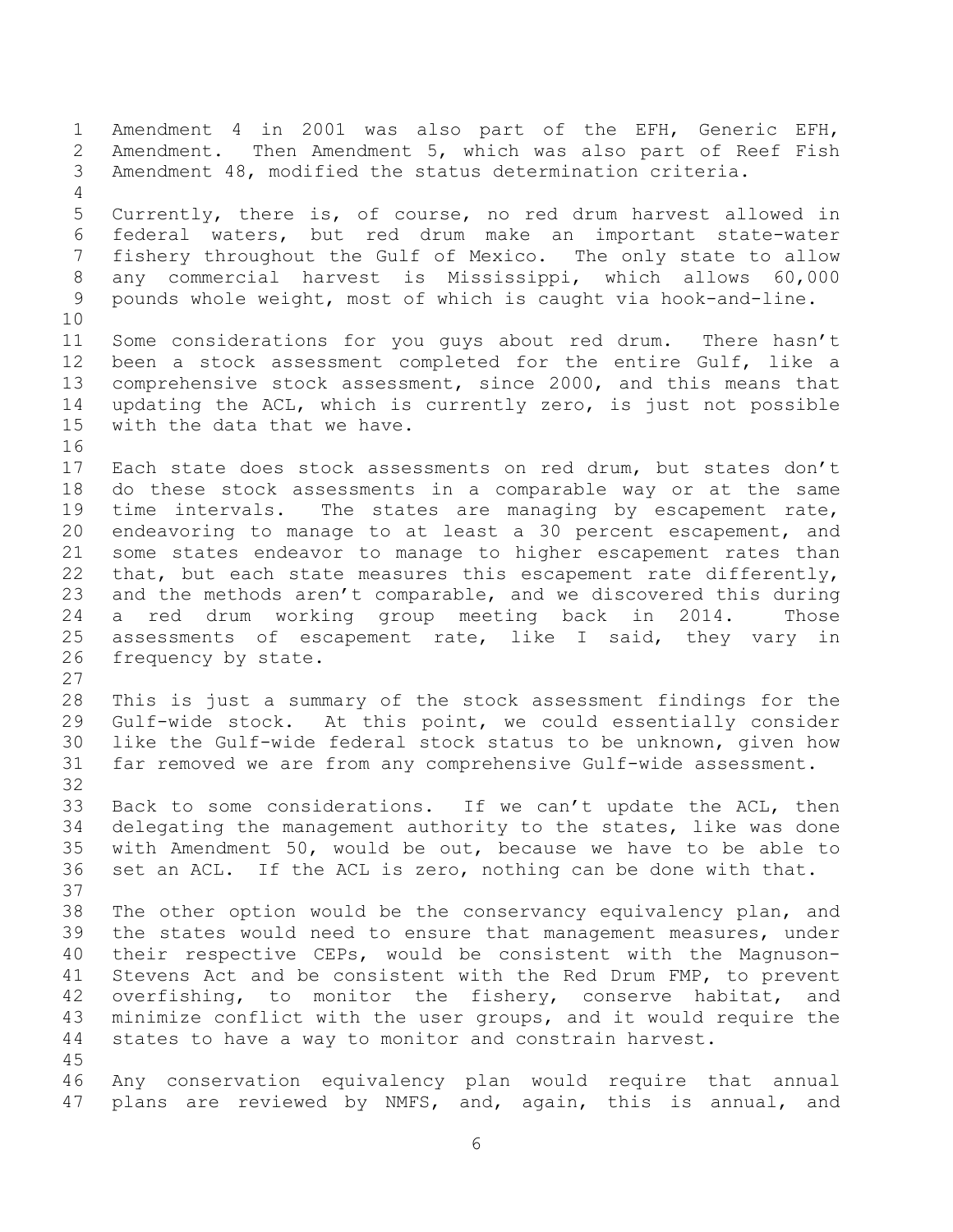1 states don't assess red drum annually, and I don't think any of 2 them do, as a matter of a fact, and so that would be an<br>3 increased burden on the states, and there would likely need to increased burden on the states, and there would likely need to 4 be some commensurate way of determining that that 30 percent<br>5 escapement rate was being met for each state, and so all of this escapement rate was being met for each state, and so all of this 6 gets to the point of what is there available to manage, and this<br>7 gets us back to the fact that the ACL for federal waters is gets us back to the fact that the ACL for federal waters is 8 still equal to zero.

 $\frac{9}{10}$ 10 Commensurate with the Red Drum FMP, the question before us is,<br>11 is there anything, even under the CEP approach, for the states 11 is there anything, even under the CEP approach, for the states<br>12 to manage in federal waters as long as that ACL is set at zero, 12 to manage in federal waters as long as that ACL is set at zero,<br>13 and then the next slide has other details about conservation 13 and then the next slide has other details about conservation<br>14 equivalency plans, and I won't go through reading all of this, 14 equivalency plans, and I won't go through reading all of this,<br>15 but suffice it to say that it would be a considerable increase but suffice it to say that it would be a considerable increase 16 in the attention that would need to be paid towards red drum on 17 an annual basis, both by the three subject states and by the 18 agency, to ensure that the requirements both set forth in<br>19 Magnuson and in the Red Drum FMP are still being adhered to. 19 Magnuson and in the Red Drum FMP are still being adhered to.<br>20 Mr. Chair. Mr. Chair.

21<br>22 22 **GENERAL SPRAGGINS:** Okay. I appreciate that. A little update 23 on where we were at from 2014, and, obviously, a lot has not<br>24 been done with red drum over the last thirty years, twenty or been done with red drum over the last thirty years, twenty or 25 thirty years, and it's something to look at, and I think it's a<br>26 viable option to get something on the radar and be able to see 26 viable option to get something on the radar and be able to see<br>27 what's out there. Does anybody have any questions about the 27 what's out there. Does anybody have any questions about the<br>28 presentation at this time, or where we should go with this? 28 presentation at this time, or where we should go with this?<br>29 Patrick. Patrick.

30<br>31 31 **MR. PATRICK BANKS:** I was just curious from NMFS' perspective. 32 What would it take -- Do you all have any estimate on the cost to do a full Gulf assessment? What would it take for that?

34<br>35 35 **DR. CLAY PORCH:** We have actually submitted some documentation 36 in the past of what it would take. The bottom line is we need<br>37 either a good picture of the age composition of the offshore 37 either a good picture of the age composition of the offshore<br>38 stock, which, right now, there is just partial studies that have 38 stock, which, right now, there is just partial studies that have<br>39 been done in a couple of states, and the big gap being, of been done in a couple of states, and the big gap being, of 40 course, Louisiana, because it's the big  $-$  That's the teeth of 41 the fishery. the fishery.

42 43 Then we could compare the age composition now with the age<br>44 composition back from the last time we collected data, which was 44 composition back from the last time we collected data, which was<br>45 in the 1990s, and that's why -- The last stock assessment ended 45 in the 1990s, and that's why -- The last stock assessment ended<br>46 in 2000, and I think the last year of data was 1998 or something 46 in 2000, and I think the last year of data was 1998 or something<br>47 like that in that assessment. like that in that assessment.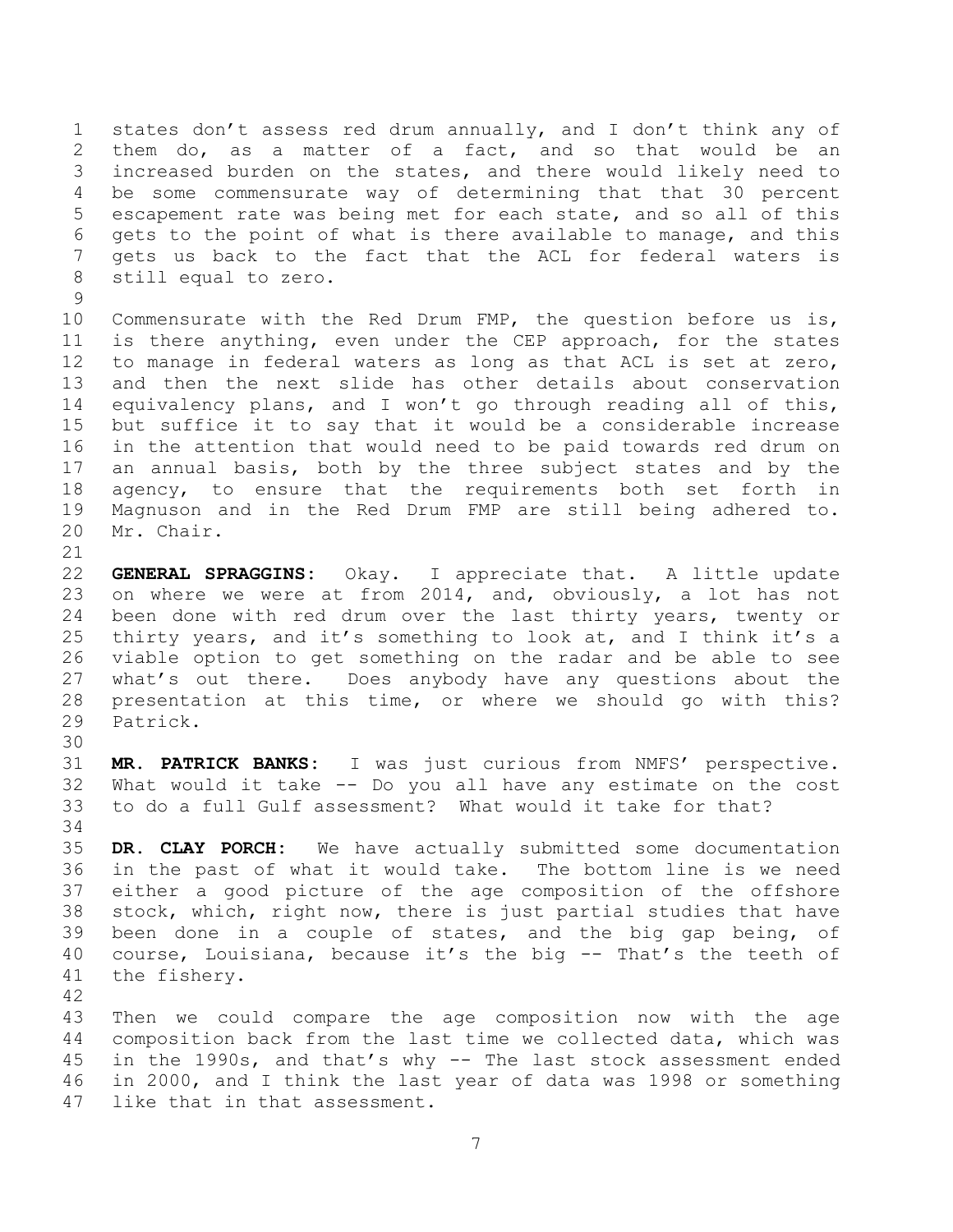$\frac{1}{2}$ 2 I don't remember, offhand, exactly how much it would cost, but<br>3 it's something like sampling sixty different schools in a it's something like sampling sixty different schools in a 4 random, stratified way, and then I can't remember if it's a<br>5 couple dozen or a dozen fish per school, but it's something on couple dozen or a dozen fish per school, but it's something on 6 that order, or we could get an absolute abundance estimate, and<br>7 then you would have to do sort of a mark-recapture type then you would have to do sort of a mark-recapture type 8 experiment, like NMFS did many years ago, the downside being<br>9 that, when you purse seine a lot of fish and hold them for a 9 that, when you purse seine a lot of fish and hold them for a<br>10 while, you do run the risk, in the warm water, of killing them, 10 while, you do run the risk, in the warm water, of killing them,<br>11 which actually is what ended the NMFS program, because they did 11 which actually is what ended the NMFS program, because they did<br>12 have that happen, and so vou have to be real careful about doing 12 have that happen, and so you have to be real careful about doing<br>13 it. it.

 $\begin{array}{c} 14 \\ 15 \end{array}$ 15 It can be done, because they did it off of Florida just<br>16 recently, Sue Barbieri's group, and I was on one of the trips, recently, Sue Barbieri's group, and I was on one of the trips, 17 and they net a lot of red drum, and they didn't have big 18 mortality, but probably the water wasn't quite as warm and<br>19 anoxic as it was in the northern Gulf, but that's another wav, 19 anoxic as it was in the northern Gulf, but that's another way,<br>20 if you can get an absolute abundance estimate to compare with 20 if you can get an absolute abundance estimate to compare with<br>21 the previous ones, but, to get to your -- The short answer to 21 the previous ones, but, to get to your -- The short answer to<br>22 your question is it's going to be in the neighborhood of 22 your question is it's going to be in the neighborhood of<br>23 probably a half-million dollars, minimum, to do it properly, but 23 probably a half-million dollars, minimum, to do it properly, but  $24$  I can't give you an exact number. I can't give you an exact number.

 $\frac{25}{26}$ GENERAL SPRAGGINS: Thank you. Any other questions? Kevin.

27<br>28 28 **MR. KEVIN ANSON:** Thank you, General. I'm not on your 29 committee, but this has come before. The last time we talked<br>30 about it, I think it was after 2014, and it was just another 30 about it, I think it was after 2014, and it was just another<br>31 committee, but Dr. Powers -- His research I know is kind of committee, but Dr. Powers -- His research I know is kind of 32 minimized in geographic scope, due to logistics, but I think his 33 is coming out here -- The results should be coming out at the<br>34 end of this year, and are you familiar with that? I can ask, if 34 end of this year, and are you familiar with that? I can ask, if 35 you're not. you're not.

36<br>37 37 **DR. PORCH:** I don't remember all the details of it, and I have 38 talked to Dr. Powers about it.<br>39 refine what the cost estimate w refine what the cost estimate would be, but, again, when I 40 talked to him, the scale wasn't quite what we would need for a<br>41 Gulf-wide assessment. Similarly, Sue Barbieri's work off of 41 Gulf-wide assessment. Similarly, Sue Barbieri's work off of<br>42 Florida, but, again, the teeth of the fishery, on a Gulf-wide 42 Florida, but, again, the teeth of the fishery, on a Gulf-wide<br>43 basis, is Louisiana. If you don't get Louisiana, you don't 43 basis, is Louisiana. If you don't get Louisiana, you don't<br>44 really have the fisherv data. really have the fishery data.

45<br>46 46 **GENERAL SPRAGGINS:** Mr. Dyskow. 47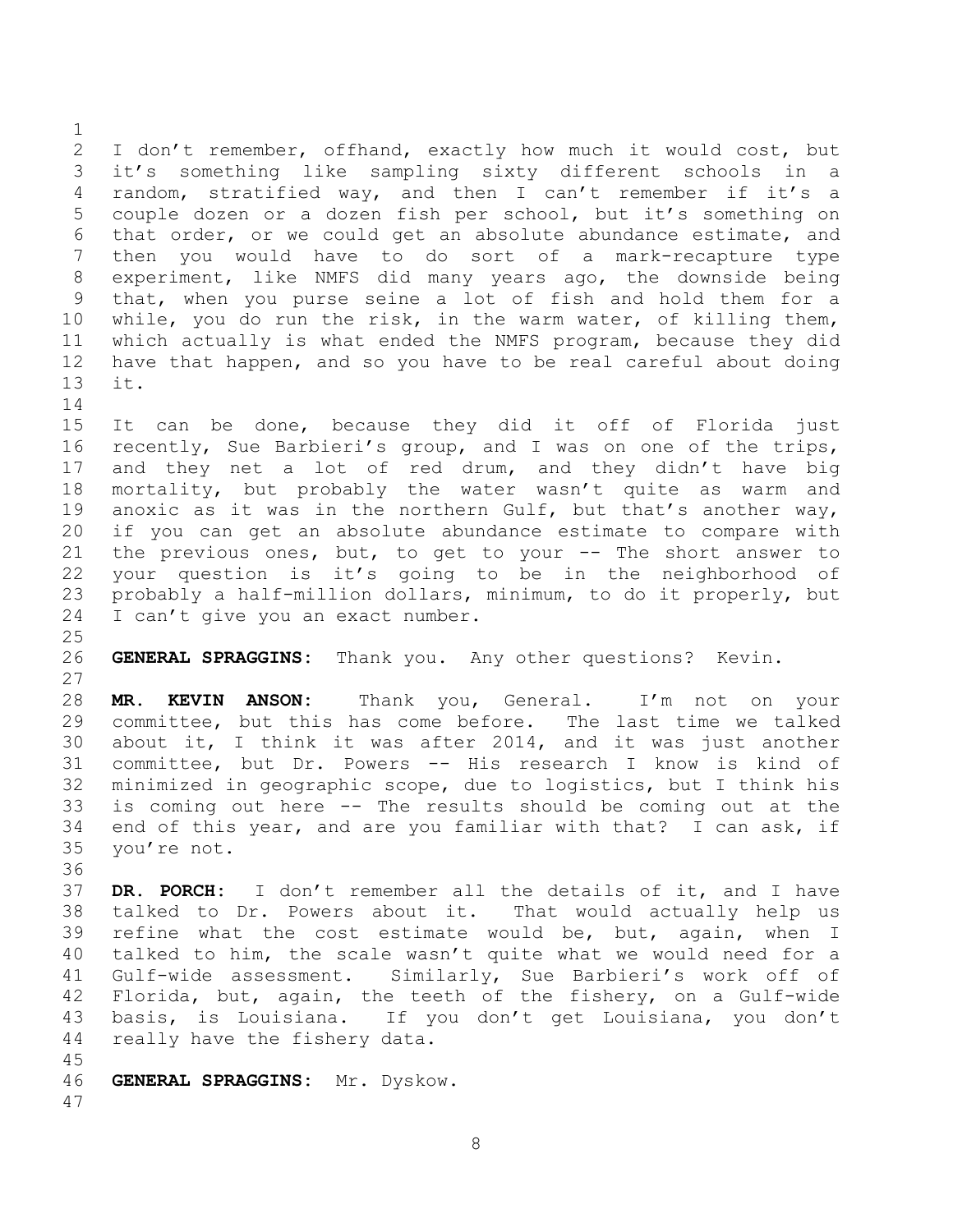1 **MR. PHIL DYSKOW:** Thank you, General. I have a two-part 2 question. The first part is what is the endgame of all of this?<br>3 What are we looking to accomplish? What are we looking to accomplish?

4<br>5 5 **GENERAL SPRAGGINS:** Well, what has been brought to my attention 6 by several places -- I mean, obviously, you have it in Florida, and you have it in Texas, out to nine miles, and the idea of 8 being able to fish it to nine miles in Louisiana, Alabama, and<br>9 Mississippi would just kind of equivalate that across-the-board, 9 Mississippi would just kind of equivalate that across-the-board,<br>10 but what's happening -- One of the big things is, if you take a 10 but what's happening -- One of the big things is, if you take a<br>11 fisherman, and they go out, and they're fishing, and they're out 11 fisherman, and they go out, and they're fishing, and they're out<br>12 there, out in the nine-mile area, and they catch one, and, if 12 there, out in the nine-mile area, and they catch one, and, if<br>13 it's a dead discard, then that's just a lost fish. it's a dead discard, then that's just a lost fish.

 $\begin{array}{c} 14 \\ 15 \end{array}$ Where that happens sometimes with people fishing for reef fish 16 and other things in the area, depending on the depths, and so 17 that could be another way of being able to do it. It would just 18 help someone be able to save that fish, and then they wouldn't<br>19 be able to fish coming inside the nine miles, or inside the 19 be able to fish coming inside the nine miles, or inside the<br>20 three miles, normally that they do, but a thirty-inch fish 20 three miles, normally that they do, but a thirty-inch fish<br>21 wouldn't change, and the one over thirty and two under thirty 21 wouldn't change, and the one over thirty and two under thirty<br>22 wouldn't change. wouldn't change.

23 I don't think it would change a whole lot to deal with the 25 effect of the stock assessment itself, and I can't personally<br>26 say that, and I don't have the data in front of me showing any 26 say that, and I don't have the data in front of me showing any<br>27 type of proof of it, but we can see that people are not going to 27 type of proof of it, but we can see that people are not going to<br>28 keep them, and I don't know of too many people that want to keep 28 keep them, and I don't know of too many people that want to keep<br>29 anvthing over thirty inches, but, if you catch something, it 29 anything over thirty inches, but, if you catch something, it<br>30 could work in the favor of a discard, that you could be able to 30 could work in the favor of a discard, that you could be able to  $31$  utilize it in some way. utilize it in some way.

32<br>33

33 That's one of the major things, and the other is there's a lot<br>34 of people that like to just go catch them, and they like to 34 of people that like to just go catch them, and they like to<br>35 catch them in charter boats and other places, like to go and 35 catch them in charter boats and other places, like to go and<br>36 catch a fish, even though they don't want to keep it. They can 36 catch a fish, even though they don't want to keep it. They can<br>37 catch some in that three to nine-mile area, catch those fish and 37 catch some in that three to nine-mile area, catch those fish and<br>38 be able to have a little bit of help with the business that 38 be able to have a little bit of help with the business that<br>39 they're doing, and most people don't want to keep them, and they they're doing, and most people don't want to keep them, and they 40 might want to keep one or two that are under thirty inches, but<br>41 most people won't keep any at all, hardly, and it's just 41 most people won't keep any at all, hardly, and it's just<br>42 something to help the fisheries move forward. something to help the fisheries move forward.

43 44 I don't think it's going to hurt anything, and I don't think<br>45 it's going to build anything. I don't think it's going to build 45 it's going to build anything. I don't think it's going to build<br>46 any money industry or anything else, if that's what you're 46 any money industry or anything else, if that's what you're<br>47 looking for, but that answered it, I hope. looking for, but that answered it, I hope.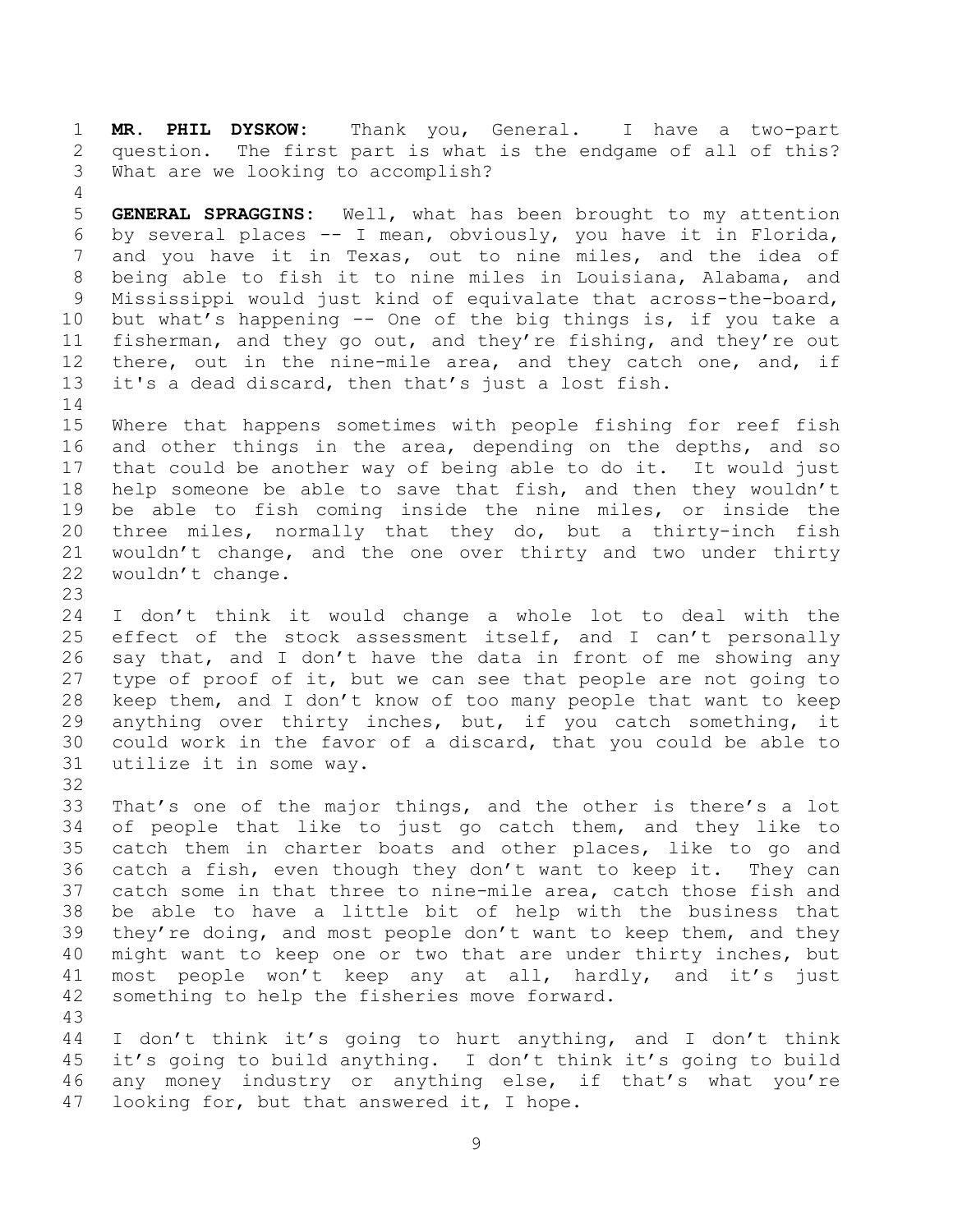$\frac{1}{2}$ 2 **MR. DYSKOW:** May I ask the second part of my question now?

## 3 4 **GENERAL SPRAGGINS:** Sure.

31

39

5 6 **MR. DYSKOW:** I live in Florida, and we have the nine-mile limit, and redfish happens to be one of the species that I target on a 8 -- If not daily, certainly on a weekly basis, and I may need<br>9 some help from Martha on this, but we have a healthy 9 some help from Martha on this, but we have a healthy<br>10 recreational redfish program in Florida, but it's concentrated 10 recreational redfish program in Florida, but it's concentrated<br>11 inshore, and our slot fish are quite a bit smaller than the type 11 inshore, and our slot fish are quite a bit smaller than the type<br>12 of fish vou just mentioned. of fish you just mentioned.

 $13$ <br> $14$ 14 We look at these offshore fish two ways. One, they're a<br>15 breeding stock that we want to leave alone, and, secondly, they breeding stock that we want to leave alone, and, secondly, they 16 have such high levels of toxicity that we wouldn't want them 17 even if we could keep them, and so I don't understand what the 18 allure of taking these brood stock and killing them for no<br>19 purpose, because they don't have the food value, and, Martha, 19 purpose, because they don't have the food value, and, Martha,<br>20 could you comment on that for me, please? could you comment on that for me, please?

21<br>22 22 **MS. MARTHA GUYAS:** I can talk a little bit more about Florida's 23 management, and so we manage to a 40 percent escapement rate.<br>24 Our slot is eighteen to twenty-seven, and we have some zone Our slot is eighteen to twenty-seven, and we have some zone 25 management in place in different parts of the state, and so, in<br>26 general, we've got two fish in northeast Florida, one per 26 general, we've got two fish in northeast Florida, one per<br>27 harvester, and other places in the state -- Southwest Florida 27 harvester, and other places in the state -- Southwest Florida<br>28 has had some issues with red tide, as we all know, and so 28 has had some issues with red tide, as we all know, and so<br>29 there's been some changes in that area recently, over the past 29 there's been some changes in that area recently, over the past<br>30 few vears. few years.

32 We do assessments every couple of years. You're right that the 33 escapement rate -- That's trying to conserve our offshore stock<br>34 and the breeding fish, and so that's, in a nutshell, how we 34 and the breeding fish, and so that's, in a nutshell, how we<br>35 work, and does that help? work, and does that help?

36<br>37 37 **MR. DYSKOW:** I'm sorry, and I don't mean to dwell on this, General, but does anybody fish those offshore stocks?

40 **MS. GUYAS:** Not to a large degree in Florida, certainly. I 41 mean, the fish are there, and so I'm sure people catch them, but  $42$  it's not what the inshore fishery is, like you experience. it's not what the inshore fishery is, like you experience.

43 GENERAL SPRAGGINS: Thank you, sir. Dale.

45<br>46 46 **MR. DALE DIAZ:** A little bit to Mr. Dyskow's point, and I agree with what you said, Mr. Dyskow, and I think that's a lot of how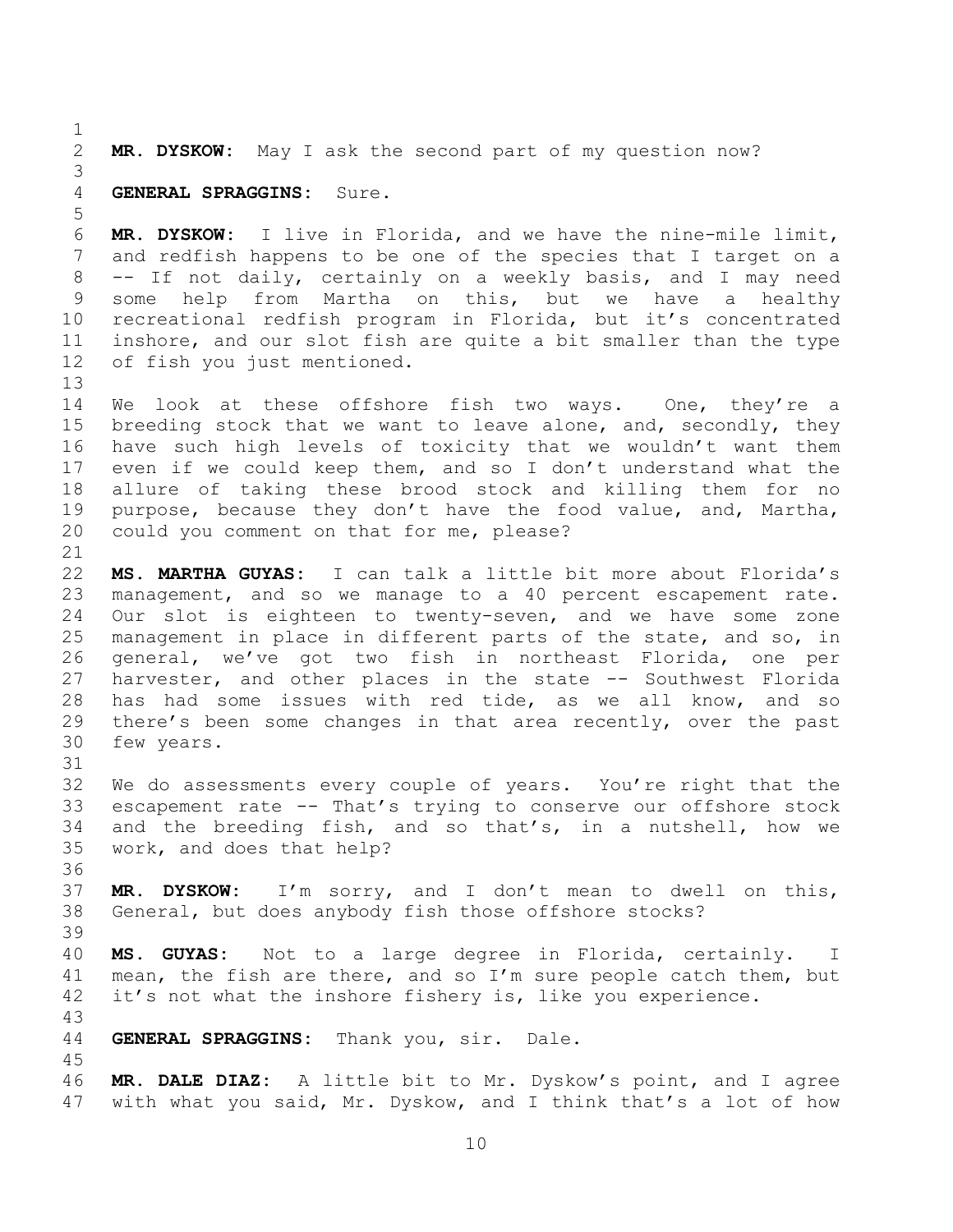1 people operate in our area too, but we're constrained to three 2 miles instead of nine miles, and so, outside of nine miles, it<br>3 still would be considered, and still is, a breeding stock, but still would be considered, and still is, a breeding stock, but 4 some of the complications in our area -- I think I speak for the<br>5 three middle states here, but, in Mississippi, the Mississippi three middle states here, but, in Mississippi, the Mississippi 6 legislature has claimed nine miles for everything, and not just<br>7 fish, but oil and gas and everything. fish, but oil and gas and everything.

8<br>9 Folks in our area, and I believe in Louisiana and Alabama, and 10 Patrick and Kevin can jump in if I'm wrong, but folks are in an<br>11 uncomfortable position, where thev have to tells folks from 11 uncomfortable position, where they have to tells folks from<br>12 their state that, in that area, they have to fish at their own 12 their state that, in that area, they have to fish at their own<br>13 risk, because, if a federal law enforcement officer comes up 13 risk, because, if a federal law enforcement officer comes up<br>14 alongside them, I don't think NOAA recognizes -- I know NOAA 14 alongside them, I don't think NOAA recognizes -- I know NOAA<br>15 does not recognize it as state law, and so it's an awkward does not recognize it as state law, and so it's an awkward 16 thing.

18 I have always wanted to fix this, for that one reason alone, and<br>19 I will sav, in our area, that's different from you all's area. 19 I will say, in our area, that's different from you all's area.<br>20 Our charter fishermen do fish on red drum a good bit more than 20 Our charter fishermen do fish on red drum a good bit more than<br>21 in other areas, and I believe more than -- In a lot of other 21 in other areas, and I believe more than -- In a lot of other<br>22 areas, red snapper are the bread-and-butter, but, in 22 areas, red snapper are the bread-and-butter, but, in<br>23 Mississippi, I would say it's red drum. Mississippi, I would say it's red drum.

25 They still mostly fish inshore, but, occasionally, they get<br>26 outside the islands, in this no-man's land between three and 26 outside the islands, in this no-man's land between three and<br>27 nine miles, and thev're in that awkward situation, where thev 27 nine miles, and they're in that awkward situation, where they<br>28 have to decide how to handle that, and I would love to see us 28 have to decide how to handle that, and I would love to see us<br>29 take that awav. take that away.

30<br>31 There's another issue that I think is unique for Mississippi and 32 Louisiana that it may not be to other states, and so Dr. Porch 33 just said that Louisiana is the teeth of the red drum fishery,<br>34 and there's a lot of red drum in Louisiana, and so folks that 34 and there's a lot of red drum in Louisiana, and so folks that<br>35 transit from Louisiana, if they just cut through the area that 35 transit from Louisiana, if they just cut through the area that<br>36 is considered the three to nine-mile area, they're transiting 36 is considered the three to nine-mile area, they're transiting<br>37 through an area where they would be transiting illegally. They 37 through an area where they would be transiting illegally. They<br>38 would be at an illegal point, when they transit that area, if 38 would be at an illegal point, when they transit that area, if<br>39 they go in that three to nine-mile zone, and so that would be they go in that three to nine-mile zone, and so that would be 40 another thing that could be corrected, if we could get to the 41 point where we could do something with this species. Thank you,<br>42 General. General.

43

17

24

#### GENERAL SPRAGGINS: Yes, sir. Martha.

45

46 **MS. GUYAS:** Thank you, Mr. Chair. I have some questions about the conservation equivalency, and so I quess the first one is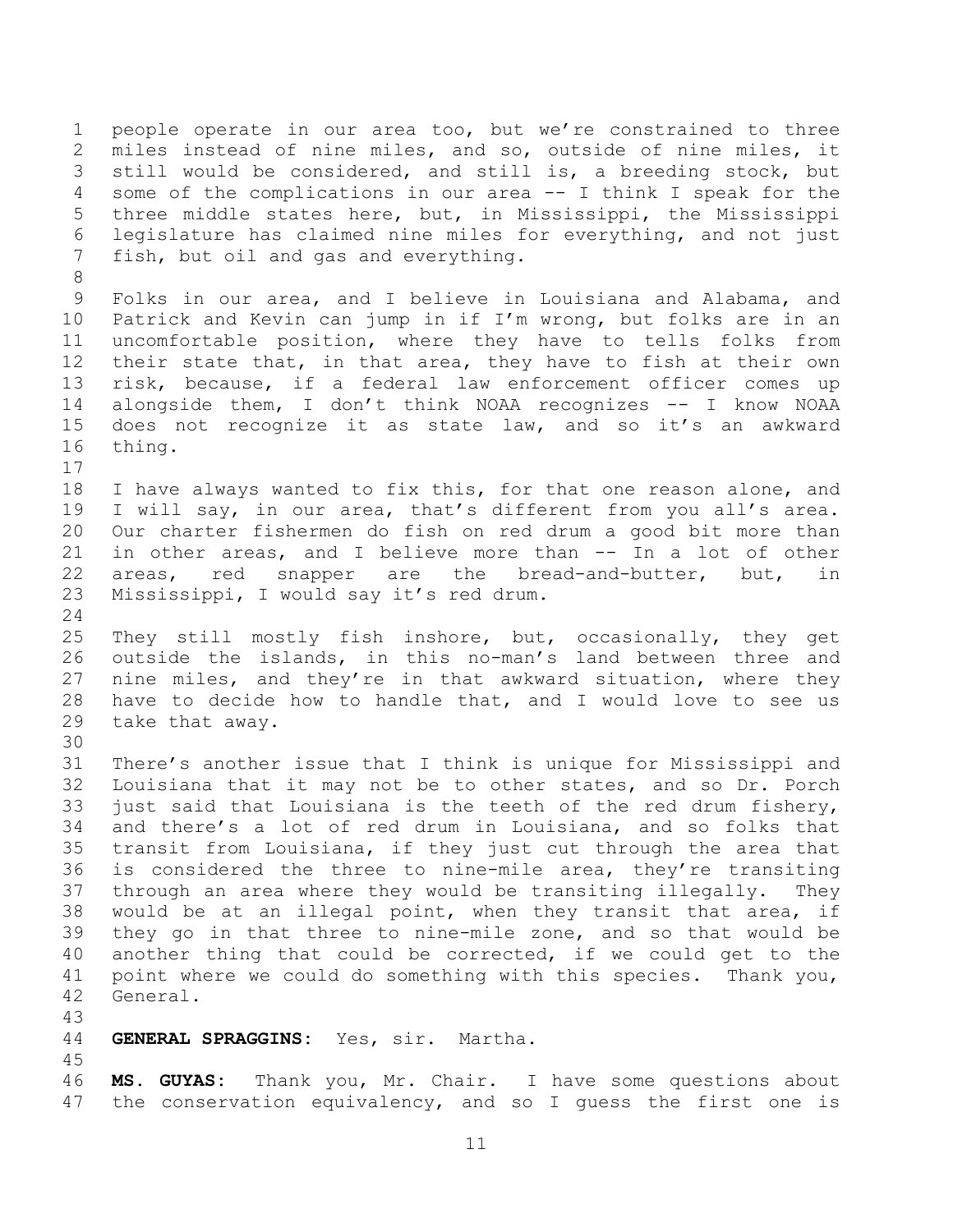1 for Ryan. With the 30 percent escape rate, since everyone is<br>2 using a different definition of escapement, would that need to 2 using a different definition of escapement, would that need to<br>3 be standardized, if the central Gulf states went down this path? be standardized, if the central Gulf states went down this path?

4<br>5 5 **MR. RINDONE:** We would really look to NMFS to clarify that, but, 6 given that this is a Gulf-wide stock that we're talking about, and we have to manage with deference to the goals of the FMP and 8 Magnuson, it would certainly suggest that, yes, that there would<br>9 have to be some way to standardize and calibrate the results of 9 have to be some way to standardize and calibrate the results of<br>10 those escapement rate evaluations to be comparable and 10 those escapement rate evaluations<br>11 commensurate with one another, so tha 11 commensurate with one another, so that NMFS could ensure that<br>12 the CEPs, collectively, were still satisfying the requirements 12 the CEPs, collectively, were still satisfying the requirements<br>13 of the FMP and Magnuson. of the FMP and Magnuson.

 $\begin{array}{c} 14 \\ 15 \end{array}$ MS. GUYAS: I've got one more, if you will entertain me.

16<br>17 17 **GENERAL SPRAGGINS:** Okay.

18<br>19 19 **MS. GUYAS:** I don't want to put you guys on the spot, but I've<br>20 got to ask. The last time we talked about conservation 20 got to ask. The last time we talked about conservation<br>21 equivalencies was with the original iteration of regional 21 equivalencies was with the original iteration of regional<br>22 management for red snapper, and that was kind of a no-go, at 22 management for red snapper, and that was kind of a no-go, at<br>23 least in my mind, and I quess, Kevin and Patrick and General, it 23 least in my mind, and I guess, Kevin and Patrick and General, it<br>24 sounds like you're ready to go there, but, I guess, are you guys sounds like you're ready to go there, but, I guess, are you guys 25 willing to do this, knowing that this is going to mean maybe<br>26 annual assessments and a lot of resources and administrative 26 annual assessments and a lot of resources and administrative<br>27 stuff? stuff?

28<br>29 GENERAL SPRAGGINS: Go ahead, Patrick.

30<br>31

MR. BANKS: Well, I don't know that we have fully evaluated that 32 yet, and so I think it's too early to really answer that<br>33 question, at least for Louisiana. question, at least for Louisiana.

34<br>35 35 **GENERAL SPRAGGINS:** I think one of the things too that -- One of 36 the major things was to get this back on the radar, and that's<br>37 number one. Obviously, I am not expecting anybody to try to 37 number one. Obviously, I am not expecting anybody to try to<br>38 push something forward in the short term. I think we need to 38 push something forward in the short term. I think we need to<br>39 look at it, and I think it needs to be something that is looked look at it, and I think it needs to be something that is looked 40 at, and we can kind of -- The old saying of kick this can down 41 the road a little bit, but to see what we're doing, but I don't<br>42 want to make the staff, or ask the staff, to go out and do a 42 want to make the staff, or ask the staff, to go out and do a<br>43 whole lot of work for no reason, until we find reason for us to 43 whole lot of work for no reason, until we find reason for us to 44 move forward. move forward.

45<br>46

46 We've asked them to do something, and they have opened a<br>47 document, and they have started it, and so I think that we're document, and they have started it, and so I think that we're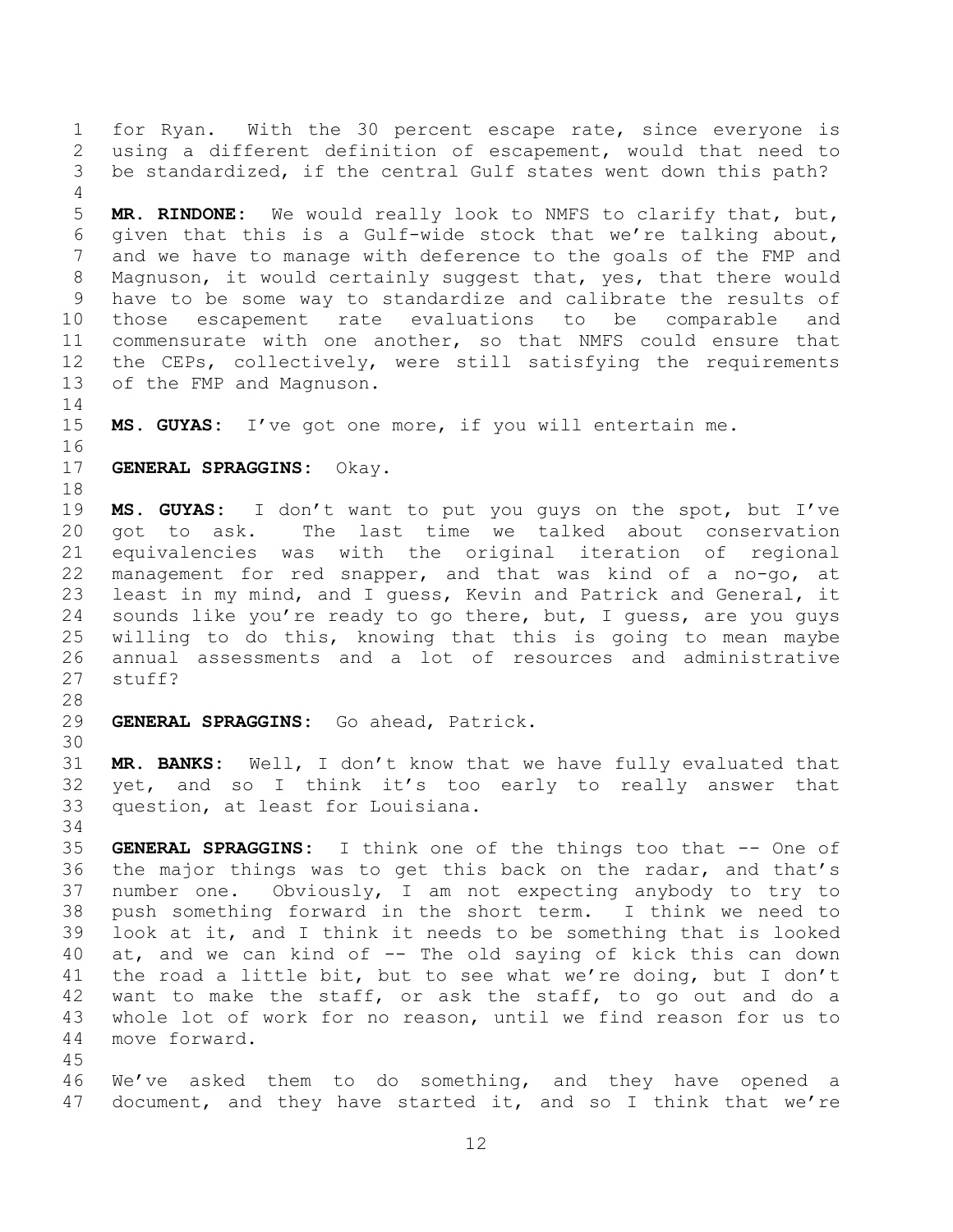1 there, unless, Carrie, there is something different that I am 2 missing there. If we leave it alone, as it is, and just say<br>3 that we're going to look at it in the future, is there anything 3 that we're going to look at it in the future, is there anything<br>4 wrong with that? wrong with that?

5 6 **EXECUTIVE DIRECTOR CARRIE SIMMONS:** Thank you, Mr. Chair. I guess, just for clarity, you would like us to move forward with 8 a draft options that would consider this conservation<br>9 equivalence process? Is that what I am understanding, because 9 equivalence process? Is that what I am understanding, because<br>10 we haven't started the document. This is just a presentation. 10 we haven't started the document. This is just a presentation.<br>11 Is that the route the committee would like us to go? Is that the route the committee would like us to go?

12<br>13

GENERAL SPRAGGINS: Go ahead, Mr. Rindone.

14<br>15 MR. RINDONE: Well, similar to what Dr. Simmons was getting at, 16 part of the reason that you guys aren't looking at an options 17 paper is because the options aren't great, if we're being frank, 18 right, and so, again, just a reminder, for the conservation<br>19 equivalency to work, there has to be fish to catch, and, between 19 equivalency to work, there has to be fish to catch, and, between<br>20 three and nine nautical miles right now, the ACL is still zero, 20 three and nine nautical miles right now, the ACL is still zero,<br>21 and we lack the data to have a different ACL right now. and we lack the data to have a different ACL right now.

 $\frac{22}{23}$ 23 Even if the states went through all of the colloquial hoop-<br>24 jumping in order to achieve a CEP, you're doing it for an ACL jumping in order to achieve a CEP, you're doing it for an ACL 25 that is equal to zero, and so you're doing it for no fish, and I<br>26 see that Ms. Levy has her hand up, and she might have something 26 see that Ms. Levy has her hand up, and she might have something<br>27 to add. to add.

28<br>29 GENERAL SPRAGGINS: Okay. I had Andy also, but, Mara, go ahead.

30<br>31 31 **MS. MARA LEVY:** I think Ryan covered it. I mean, I think, for 32 me, and, if you look back at those 2014 minutes, I actually said 33 it there, is that, if you're going to have any harvest in the<br>34 EEZ, you're going to have to have an FMP that allows for that 34 EEZ, you're going to have to have an FMP that allows for that<br>35 harvest, and, right now, the ACL is zero for the EEZ, and so I 35 harvest, and, right now, the ACL is zero for the EEZ, and so I<br>36 think that, at this point, seems to be the biggest hurdle. think that, at this point, seems to be the biggest hurdle.

37<br>38

38 **GENERAL SPRAGGINS:** Okay. Andy.

39

40 **MR. ANDY STRELCHECK:** Along those lines, I think, before we 41 would proceed with an options paper, I think it would be<br>42 beneficial to understand what, if anything, could be done to set 42 beneficial to understand what, if anything, could be done to set<br>43 an ACL greater than zero. We talked about a Gulf-wide 43 an ACL greater than zero. We talked about a Gulf-wide<br>44 assessment, but there might be other options, in terms of 44 assessment, but there might be other options, in terms of<br>45 looking at what the states are doing from an escapement rate 45 looking at what the states are doing from an escapement rate<br>46 standpoint, yield per recruit, other information that could be 46 standpoint, yield per recruit, other information that could be<br>47 consistent with that, in order to allow that. consistent with that, in order to allow that.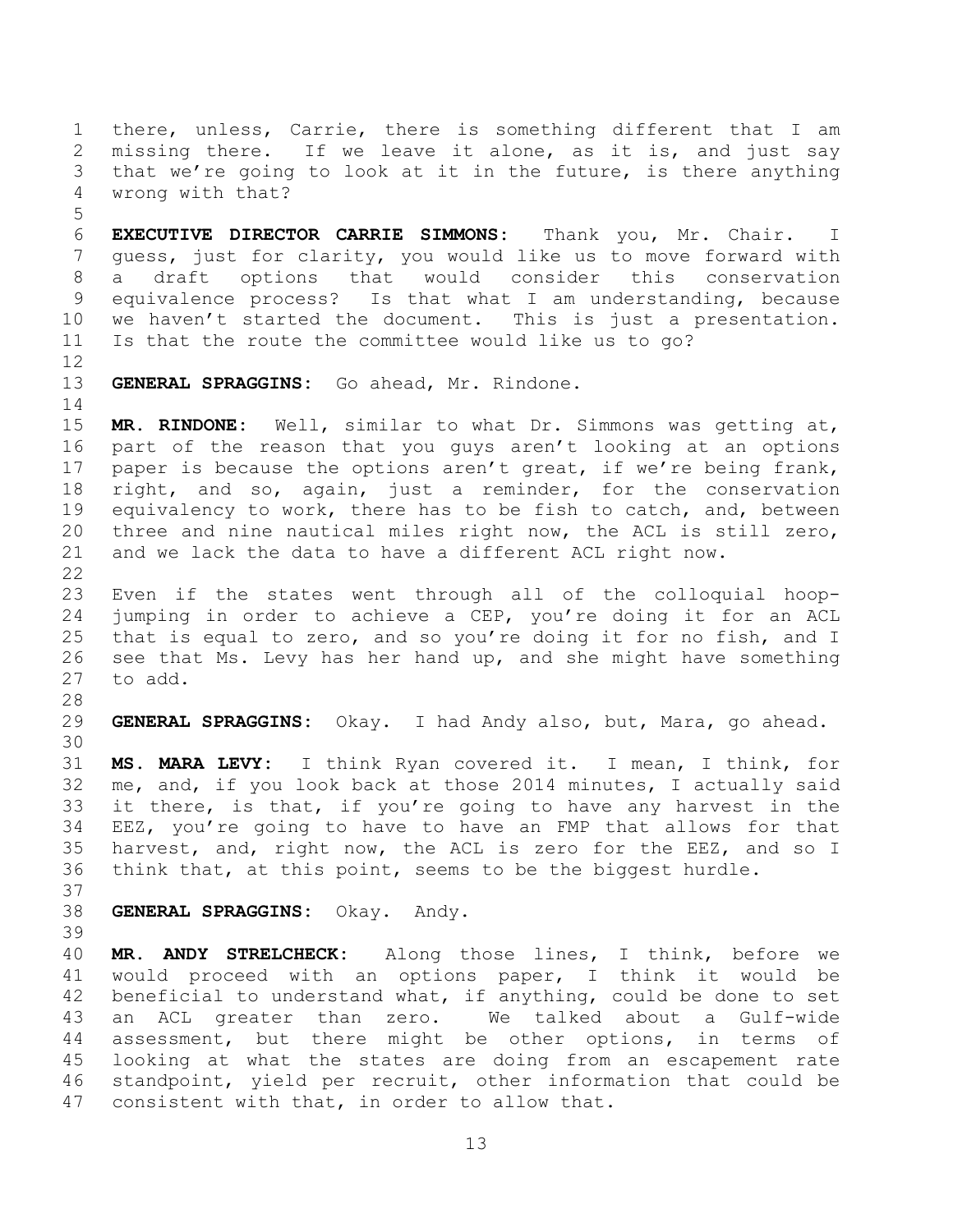$\frac{1}{2}$ 2 I am struggling though with kind of the level of administrative<br>3 burden and the benefit. It's kind of weighing those cost-andburden and the benefit. It's kind of weighing those cost-and-4 benefit calculations here, and it seems like a lot of work for<br>5 maybe limited gain. maybe limited gain.

6<br>7 GENERAL SPRAGGINS: Yes, sir, and I agree with that, and that's 8 why I am kind of struggling with it with you, and the fact of<br>9 asking them to do something without us having some type of a asking them to do something without us having some type of a<br>good plan to go forward with is what bothers me. I think, Dr. 10 good plan to go forward with is what bothers me.<br>11 Stunz, are vou still on? Greg, do vou have vour han Stunz, are you still on? Greg, do you have your hand up?

12<br>13 13 **DR. GREG STUNZ:** Yes, sir, I do. I have a question, and maybe 14 this is for Clay, or maybe Andy. Since this is managed largely<br>15 right now looking at escapement rates, and I don't recall how right now looking at escapement rates, and I don't recall how 16 often -- Is that an annual deal that the states submit that, or 17 is it -- I don't remember seeing that, and it's been years ago 18 since we really discussed or looked at that, and so the concern<br>19 I would have, and, I mean, I definitely feel that the states 19 I would have, and, I mean, I definitely feel that the states<br>20 should - $should --$ 

21<br>22 22 We should all be equal, in terms of nine miles, but, if you're<br>23 managing on a certain escapement rate, and then you move it out. 23 managing on a certain escapement rate, and then you move it out,<br>24 that certainly would change that, and so I'm wondering if maybe that certainly would change that, and so  $I'm$  wondering if maybe 25 that might be a starting point down the road or something, is to<br>26 look at how any type of additional harvest might affect those 26 look at how any type of additional harvest might affect those<br>27 escapement rates, but my main question is how often is that 27 escapement rates, but my main question is how often is that<br>28 looked at, or is that data provided? looked at, or is that data provided?

 $\frac{29}{30}$ 

30 **GENERAL SPRAGGINS:** I am not sure of that answer. Can anybody help him?

32<br>33

33 **MR. STRELCHECK:** I can tell you, Greg, that we're not actively 34 looking at that data, and that's been something the states have<br>35 been actively monitoring and evaluating on an individual state 35 been actively monitoring and evaluating on an individual state<br>36 basis, and, as Rvan indicated, it's highly variable from state 36 basis, and, as Ryan indicated, it's highly variable from state to state.

38<br>39 GENERAL SPRAGGINS: My question is, for Florida and Texas, that 40 are doing this already, is there some way of managing in your 41 state waters, that you're managing out to nine miles with it?<br>42 Go ahead, Martha. Go ahead, Martha.

43

44 **MS. GUYAS:** I mean, off the Gulf coast of Florida, I mean, state 45 waters just go out to nine miles for everything, and so it's<br>46 basically those regulations that I told you before. We've got a 46 basically those regulations that I told you before. We've got a<br>47 40 percent escapement rate, and we use the proportion of fish 40 percent escapement rate, and we use the proportion of fish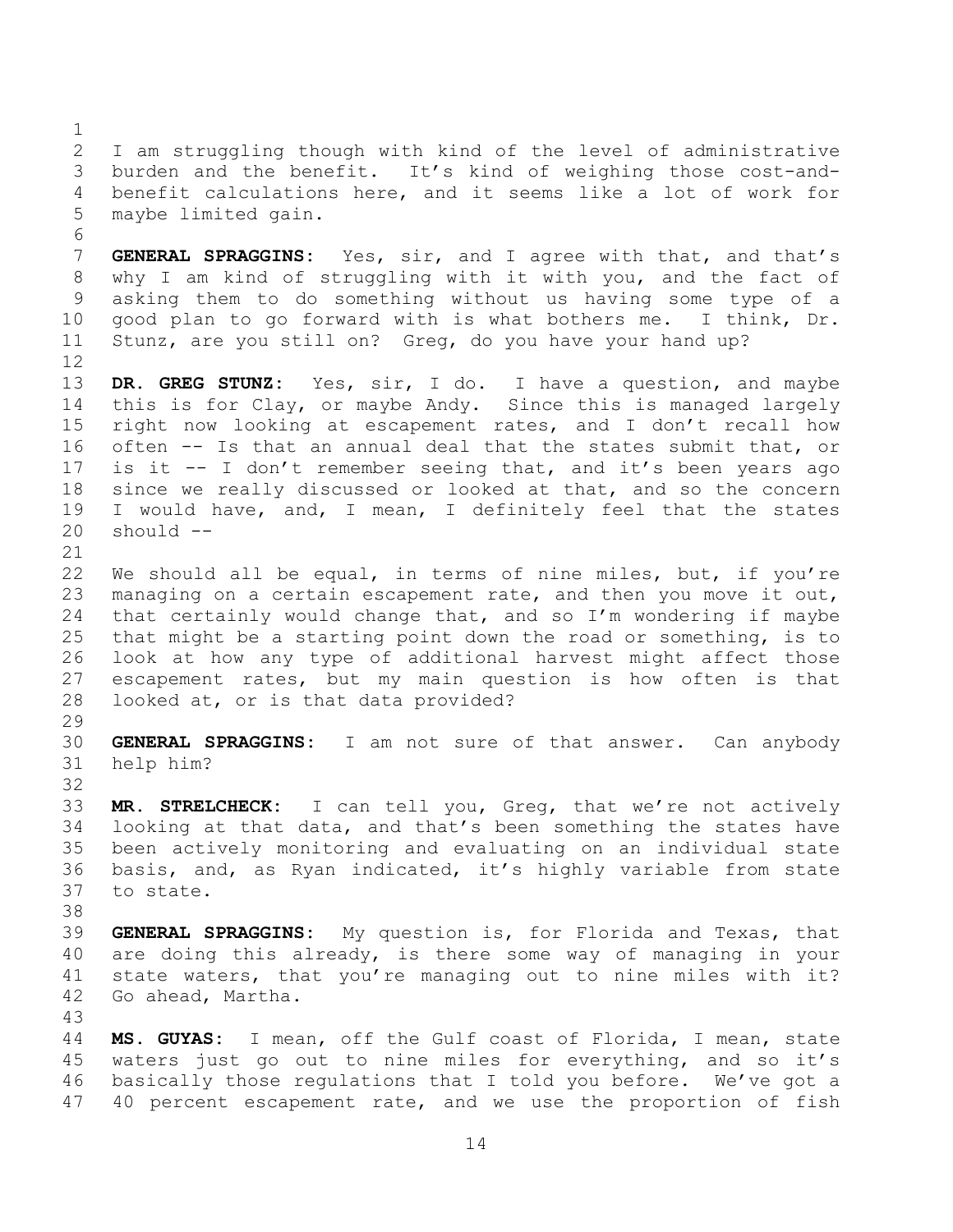1 that survive I think to age-four, relative to the fish that<br>2 would survive if there was no fishery, as our definition of 2 would survive if there was no fishery, as our definition of<br>3 escapement. I mean, that's really it. escapement. I mean, that's really it. 4<br>5 5 **GENERAL SPRAGGINS:** Robin, I don't know if you're on, but I 6 guess the question I'm asking is if there's some data there that could be utilized to be able to set some form of an ACL, because 8 they're utilizing it out to nine miles, and that's just a<br>9 question. question. 10<br>11 11 **MS. GUYAS:** Well, when we're assessing the stock off of Florida, 12 we're assessing out to nine miles, and we're not assessing<br>13 what's going on in federal waters, and so, I mean, there may be 13 what's going on in federal waters, and so, I mean, there may be<br>14 some information that helps there, and, I mean, I'm not the 14 some information that helps there, and, I mean, I'm not the<br>15 expert, but I think there would still be some data gaps. expert, but I think there would still be some data gaps. 16<br>17 GENERAL SPRAGGINS: Mr. Rindone. 18<br>19 19 **MR. RINDONE:** Thank you, Mr. Chair. To expand on Martha's 20 point, I think the thing to remember is that the composition of<br>21 the stock in those offshore areas is, at this point, largely 21 the stock in those offshore areas is, at this point, largely<br>22 unknown, and so, to presume there to be able to use the data off 22 unknown, and so, to presume there to be able to use the data off<br>23 of Florida and/or Texas, or some combination of those to serve 23 of Florida and/or Texas, or some combination of those to serve<br>24 as a surrogate to estimate what could be going on off of as a surrogate to estimate what could be going on off of 25 Mississippi, Alabama, and Louisiana, it would require some very<br>26 strong assumptions that -strong assumptions that  $-$ - $\frac{27}{28}$ 28 Given that area in the northern Gulf was the primary area for<br>29 the red drum fisherv back when it was active in the mid to late 29 the red drum fishery back when it was active in the mid to late<br>30 1980s, it would stand to reason, looking at that and looking at 30 1980s, it would stand to reason, looking at that and looking at<br>31 the recreational landings that come from the northern Gulf, that the recreational landings that come from the northern Gulf, that 32 those assumptions are likely to be violated, in terms of how 33 much biomass we're talking about. 34<br>35 35 Louisiana, historically, by itself, lands about two-thirds of<br>36 the red drum by itself, and so it's a substantial amount of that 36 the red drum by itself, and so it's a substantial amount of that<br>37 come from that northern Gulf area. come from that northern Gulf area. 38<br>39 39 **GENERAL SPRAGGINS:** Okay. Ed. 40 41 **MR. ED SWINDELL:** Well, one of the problems in Louisiana is that 42 you have such a coastline, and you have a redfish system that<br>43 allows for you to catch five redfish, but, still, when people go 43 allows for you to catch five redfish, but, still, when people go<br>44 out beyond three miles, they can't keep them. It's a real 44 out beyond three miles, they can't keep them.<br>45 problem, and so what Patrick was trying to say, an 45 problem, and so what Patrick was trying to say, and so am I, and<br>46 vou, is that we need to push it out some, so that we can at 46 you, is that we need to push it out some, so that we can at<br>47 least let the people that are fishing for the resource enjoy least let the people that are fishing for the resource enjoy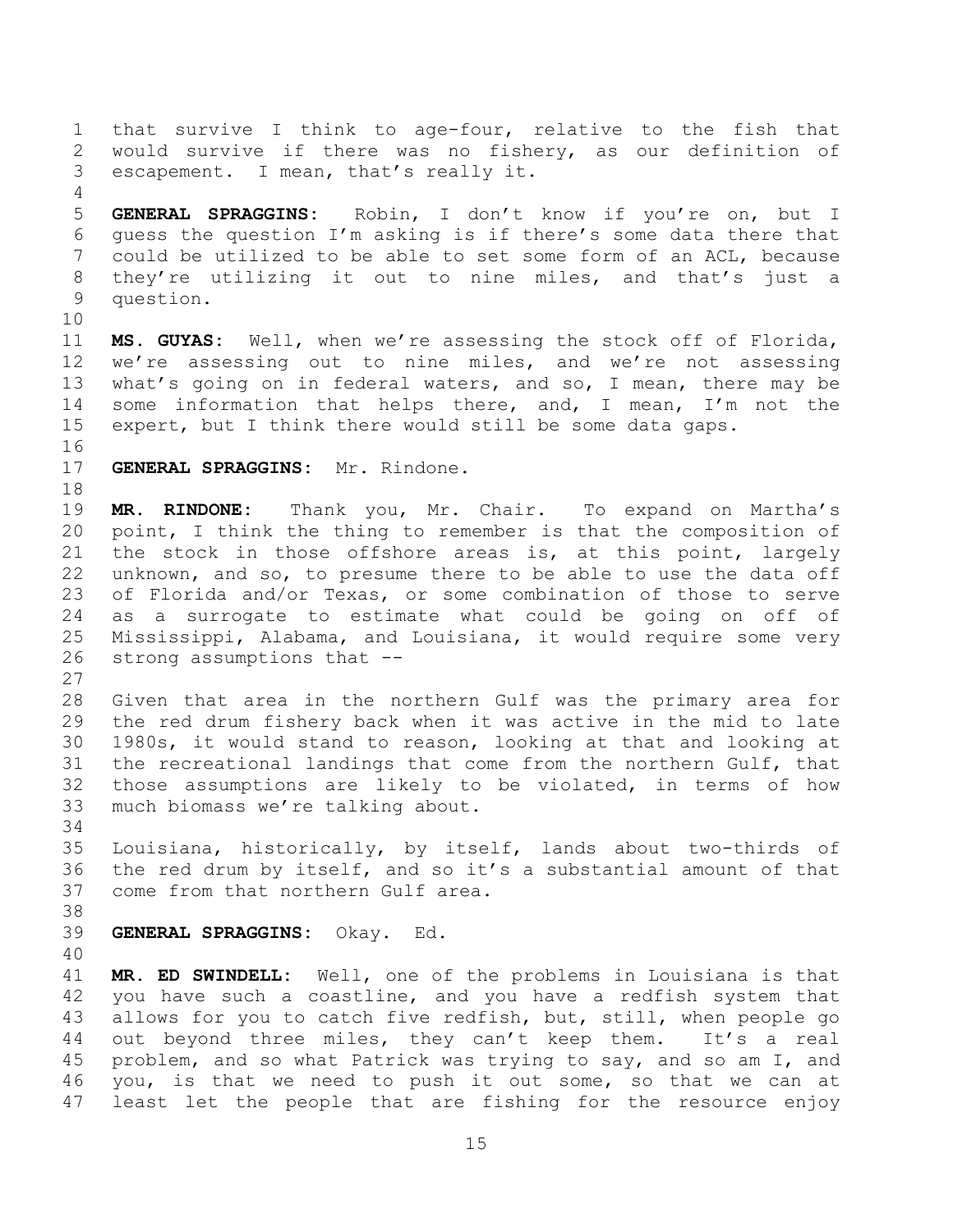1 fishing for it, even though you can't commercially keep it, and<br>2 you can't keep it when you're in federal waters, even if you're 2 you can't keep it when you're in federal waters, even if you're<br>3 recreational fishing. recreational fishing.

4<br>5 5 I mean, this is a bad thing to do with the council trying to<br>6 manage a resource and letting it be utilized, to the extent 6 manage a resource and letting it be utilized, to the extent<br>7 possible, by the public at-large, and so I think we really need possible, by the public at-large, and so I think we really need 8 to look at it, and whether you're able to get it commercial, I<br>9 doubt it, but at least -- Especially not in the State of doubt it, but at least -- Especially not in the State of 10 Louisiana they won't let you harvest it commercially, but we 11 still need to have a good look at the resource and say what the<br>12 heck is going on here, and can people keep it that are going 12 heck is going on here, and can people keep it that are going<br>13 offshore, and so that's my opinion. offshore, and so that's my opinion.

 $\begin{array}{c} 14 \\ 15 \end{array}$ 15 **GENERAL SPRAGGINS:** Yes, sir. Mr. Banks.

16

24

17 **MR. BANKS:** Well, I mean, we don't know what we would do in this 18 situation, and so let me clarify that, but I am certainly in<br>19 favor of state management, in a lot of cases, and this being one 19 favor of state management, in a lot of cases, and this being one<br>20 of them, but I don't know that we would necessarily change 20 of them, but I don't know that we would necessarily change<br>21 anything about the way our fishery is prosecuted, even if we had 21 anything about the way our fishery is prosecuted, even if we had<br>22 it, but it does seem like that, unless we can get to an ACL, 22 it, but it does seem like that, unless we can get to an ACL,<br>23 this discussion is moot. this discussion is moot.

25 Without the full stock assessment, which is a half-million and<br>26 above, and I'm surprised it's that cheap, to be quite honest, I 26 above, and I'm surprised it's that cheap, to be quite honest, I<br>27 don't know where we go. don't know where we go.

28<br>29 29 My only other option would be to ask our SSC to review any<br>30 information that's out there, in lieu of this Gulf-wide stock 30 information that's out there, in lieu of this Gulf-wide stock<br>31 assessment, that would use to try to set an ACL, and I think assessment, that would use to try to set an ACL, and I think 32 Andy suggested that, and there may be other data out there that 33 we could use to set an ACL, but, without setting an ACL, it<br>34 doesn't seem like we can do anything, and, without a federal 34 doesn't seem like we can do anything, and, without a federal<br>35 stock assessment, we can't set an ACL, unless there is some 35 stock assessment, we can't set an ACL, unless there is some<br>36 other pieces of data that exist, that I certainly don't know 36 other pieces of data that exist, that I certainly don't know<br>37 whether it's good enough to use to set an ACL, but I think 37 whether it's good enough to use to set an ACL, but I think<br>38 that's what the SSC could tell us. that's what the SSC could tell us.

40 I don't know if that's too big of a lift for the SSC, with 41 everything else they have going on, but it seems like that's our<br>42 only option here, is to ask them to see if there's data 42 only option here, is to ask them to see if there's data<br>43 available for us to use to try to set an ACL. available for us to use to try to set an ACL.

44<br>45

39

45 **GENERAL SPRAGGINS:** That's possible, plus you've got the conservation equivalency that you could look at.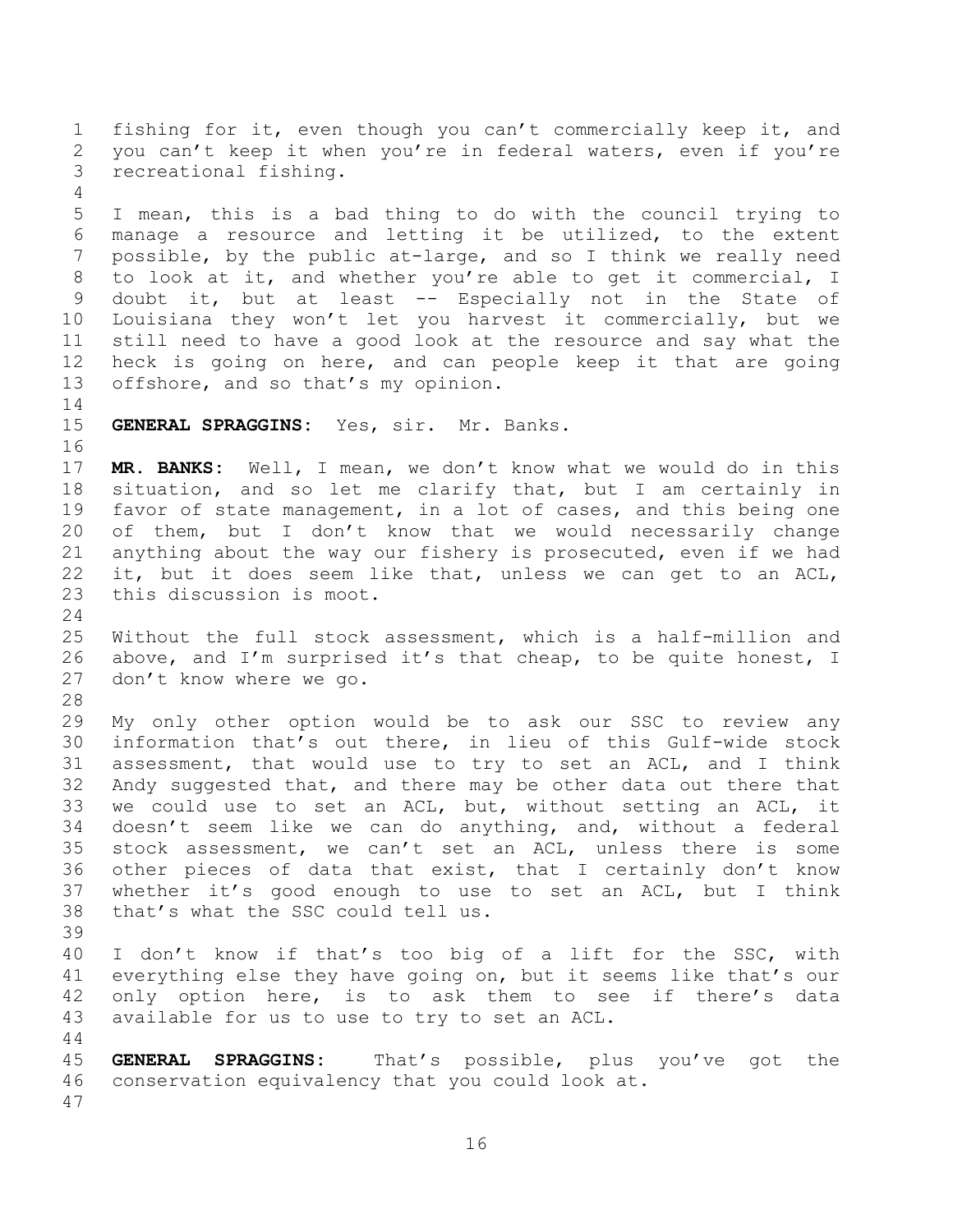1 **MR. BANKS:** But you can't unless there is an ACL, because, I 2 mean, we could have the management, but there's no ACL. The ACL<br>3 is set at zero, and so, yes, we might have the management, but 3 is set at zero, and so, yes, we might have the management, but<br>4 we couldn't allow any harvest. we couldn't allow any harvest.

5 6 **GENERAL SPRAGGINS:** Go ahead, sir, Mr. Chairman.

8 **DR. TOM FRAZER:** I think there's two issues, really, for the agenda. The request was to move the limit, state limit, out to 10 nine miles, right, and so that's slightly different than what<br>11 we're talking about now. we're talking about now.

7

12<br>13 13 What we're talking about now is whether or not we can collect<br>14 the data that are necessary to establish any catch advice in 14 the data that are necessary to establish any catch advice in<br>15 federal waters, right, which that would allow you to establish a federal waters, right, which that would allow you to establish a 16 fishery, perhaps, but I agree that it's not a -- It's going to 17 be an expensive proposition, and it's not just simply a \$500,000 18 deal, and I believe Carrie gave a presentation earlier about the<br>19 level of investment, and it's on the order a million dollars to 19 level of investment, and it's on the order a million dollars to<br>20 get it squared away, and then it becomes a bit of an economic 20 get it squared away, and then it becomes a bit of an economic<br>21 argument. argument.

 $\frac{22}{23}$ 

23 If you want to simply move the limit out to nine miles, and<br>24 you're making the argument that Mississippi, Alabama, and you're making the argument that Mississippi, Alabama, and 25 Louisiana should be equal in that regard, and that's not within<br>26 the purview of the council, in my view, and maybe Ms. Levy can 26 the purview of the council, in my view, and maybe Ms. Levy can<br>27 chime in here a bit, but the reason that there were nine miles 27 chime in here a bit, but the reason that there were nine miles<br>28 on those two states and three miles on the other is because of a 28 on those two states and three miles on the other is because of a<br>29 Iegislative act in the 1950s or 1960s. legislative act in the 1950s or 1960s.

30<br>31 In order to move that out, I think that requires a conversation, 32 perhaps, with your elected officials to do that, and so I just 33 want to make sure we understand the rules and where our lane is 34 in this process. in this process.

35<br>36 36 **GENERAL SPRAGGINS:** I agree with that, sir, and I think the 37 conversation is being had. Now, how far the conversation is<br>38 being had is a different story, and it's like anything else. 38 being had is a different story, and it's like anything else.<br>39 Obviously, the three states would love to have nine miles for Obviously, the three states would love to have nine miles for 40 everything, and they would love to match up to Florida and<br>41 Texas, but that's a big hurdle, and that's a big hurdle to look 41 Texas, but that's a big hurdle, and that's a big hurdle to look<br>42 at, and we'll have to see whether that is something that happens 42 at, and we'll have to see whether that is something that happens<br>43 or not, and, once again, I promised people that I would bring 43 or not, and, once again, I promised people that I would bring<br>44 this up to the committee and we could talk about it, and I 44 this up to the committee and we could talk about it, and I<br>45 definitely wanted to do it. Sir, you had a question? definitely wanted to do it. Sir, you had a question?

46<br>47 47 **DR. JOHN FROESCHKE:** No, I'm good. Thank you.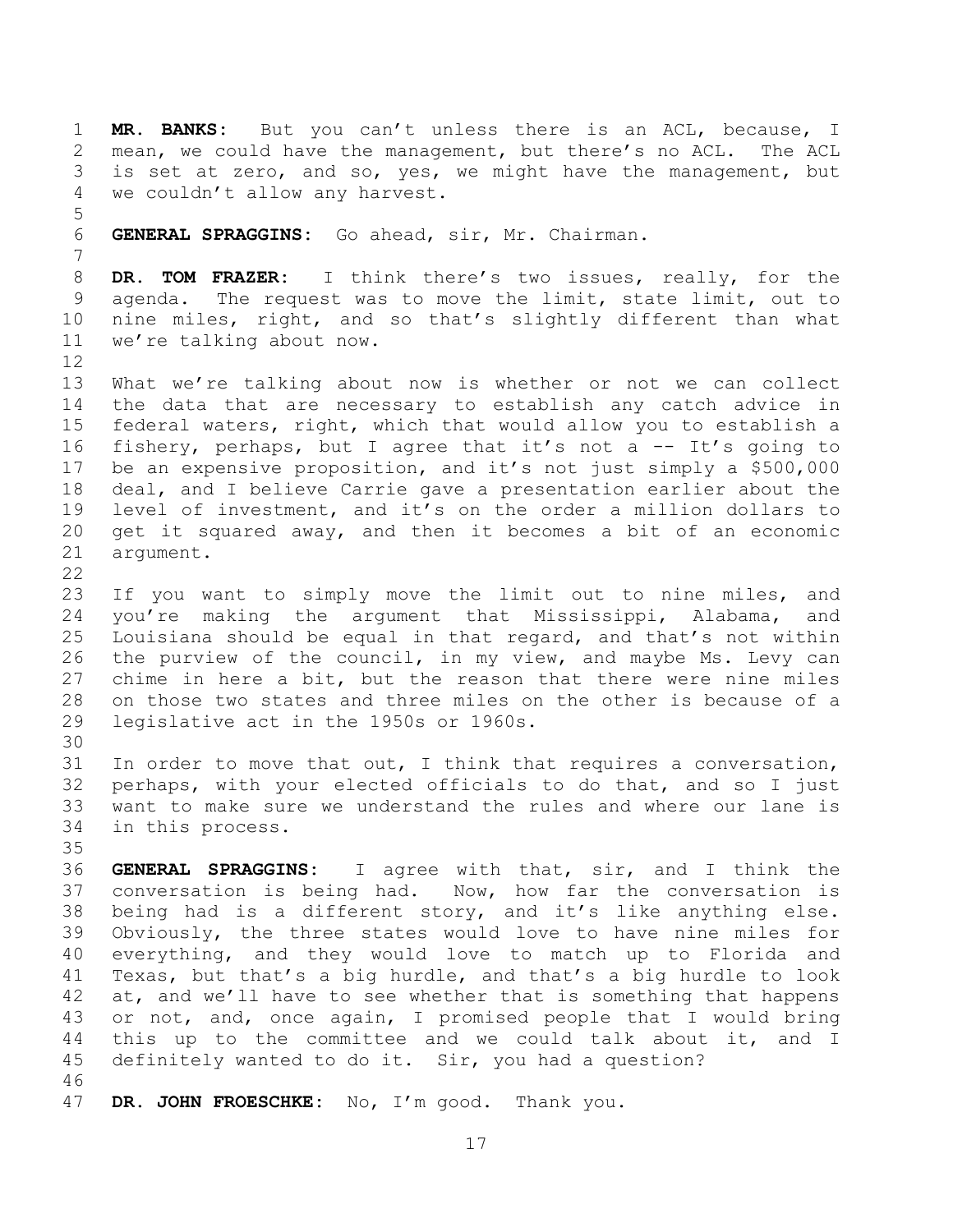$\frac{1}{2}$ 

#### 2 **GENERAL SPRAGGINS:** Mr. Dyskow.

3 4 **MR. DYSKOW:** Thank you, General Spraggins. I am very understanding of what the three states of Mississippi and 6 Alabama and Louisiana are trying to do, and it makes perfect<br>7 sense, and I have no opposition, as a committee member, to your sense, and I have no opposition, as a committee member, to your 8 pursuit of the possibility of a nine-mile limit, like Texas and<br>9 Florida, and it all makes perfect sense to me. Florida, and it all makes perfect sense to me. 10<br>11 11 Where I would offer up some caution is that, from the<br>12 recreational industry perspective, the redfish, the inshore 12 recreational industry perspective, the redfish, the inshore<br>13 redfish fishery, is probably the most economically-important and 13 redfish fishery, is probably the most economically-important and<br>14 socially-important fishery we have throughout the Gulf. Redfish 14 socially-important fishery we have throughout the Gulf. Redfish<br>15 are a major part of our activity in Florida, and it's certainly 15 are a major part of our activity in Florida, and it's certainly<br>16 true in your three states, and I know it's true in Texas as 16 true in your three states, and I know it's true in Texas as 17 well. well. 18<br>19 19 The cautionary point that I have, and we're still on target,<br>20 time-wise, is we don't want to screw this up. If we do, it has 20 time-wise, is we don't want to screw this up. If we do, it has<br>21 big economic and social impact, and so I would suggest that 21 big economic and social impact, and so I would suggest that<br>22 maybe we take this in stages and move slowly with it. maybe we take this in stages and move slowly with it. 23 Focus on this nine-mile limit, if that's the biggest obstacle, 25 and it sounds perfectly reasonable and logical for you to do<br>26 that, but, as far as starting to aggressively harvest mature, 26 that, but, as far as starting to aggressively harvest mature,<br>27 toxic redfish that are important brood stock for this fisherv, 27 toxic redfish that are important brood stock for this fishery,<br>28 to no purpose, bothers me somewhat, and so I would offer some 28 to no purpose, bothers me somewhat, and so I would offer some<br>29 caution in that area, for all the reasons I just discussed, but, 29 caution in that area, for all the reasons I just discussed, but,<br>30 that said, I am supportive of what you're trying to do, but I 30 that said, I am supportive of what you're trying to do, but I<br>31 would just offer that you might want to do it in stages, would just offer that you might want to do it in stages, 32 starting with the most logical place, which is this nine-mile<br>33 limit. Thank you very much. limit. Thank you very much. 34<br>35 35 **GENERAL SPRAGGINS:** Thank you, sir. All right. Any other 36 discussion? I guess the biggest thing is I need to ask Carrie<br>37 is, rather than lose the thing on the docket at all, is there a 37 is, rather than lose the thing on the docket at all, is there a<br>38 way that we can just postpone any further actions on it until at 38 way that we can just postpone any further actions on it until at<br>39 least the October meeting, or later?

40

41 **MR. RINDONE:** When we bring this back is entirely up to you 42 guys, and, at this point, I think that we've established that<br>43 we're kind of at an impasse, with the zero-ACL situation, and so 43 we're kind of at an impasse, with the zero-ACL situation, and so<br>44 vou guys have options of things that you can do, like recommend 44 you guys have options of things that you can do, like recommend<br>45 that we table this action until such a time as we have more data 45 that we table this action until such a time as we have more data<br>46 available to pursue an assessment, like a Gulf-wide assessment, 46 available to pursue an assessment, like a Gulf-wide assessment,<br>47 of red drum, and that might be something that you consider. of red drum, and that might be something that you consider.

least the October meeting, or later?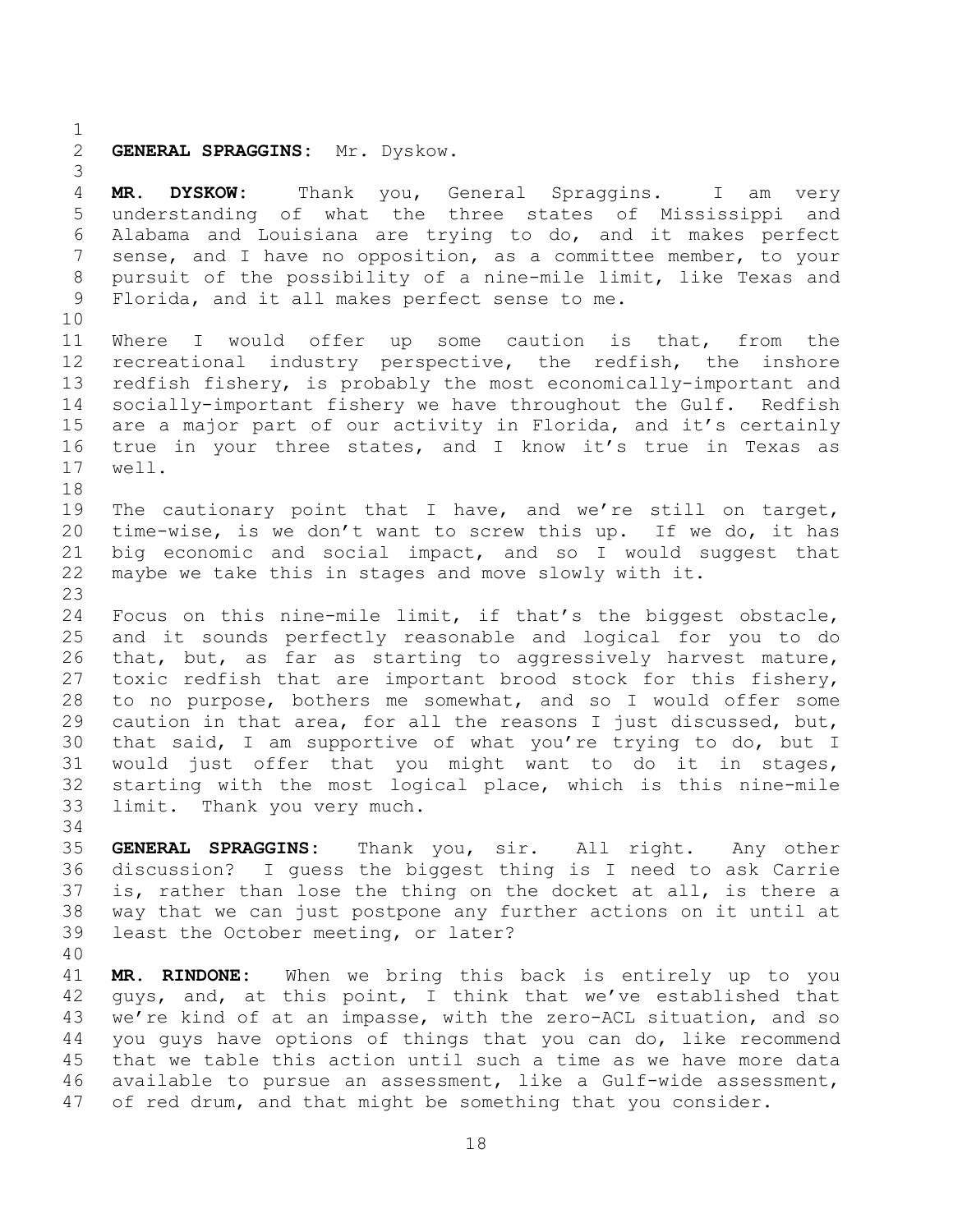$\frac{1}{2}$ 2 I guess I've kind of laid my cards out right now, as far as what<br>3 I have to show you, but I don't have another option, but, like I have to show you, but I don't have another option, but, like 4 has been mentioned, Dr. Barbieri in Florida has been conducting<br>5 offshore, and Dr. Powers in Alabama has been conducting and Dr. Powers in Alabama has 6 research, and, again, as Dr. Porch mentioned, there is a big<br>7 component of this -- The data off of Louisiana are necessary for component of this -- The data off of Louisiana are necessary for 8 helping to fill this gap, and there's a lot that is involved<br>9 with trying to develop this comprehensive, Gulf-wide examination with trying to develop this comprehensive, Gulf-wide examination 10 to be able to compare where we are now with where we were in<br>11 2000, when the last assessment was done by Dr. Porch. Not to 11 2000, when the last assessment was done by Dr. Porch.<br>12 age you, Clay. Sorry. age you, Clay.

13<br>14 14 **GENERAL SPRAGGINS:** Okay. Maybe -- Patrick, I think you've got<br>15 your hand up too, and maybe it can be something that we talk to 15 your hand up too, and maybe it can be something that we talk to 16 the SSC, and so I will turn it to you. the SSC, and so I will turn it to you.

18 **MR. BANKS:** Well, that's where I was going with this. Our 19 agency has a lot of age data from redfish in the offshore<br>20 schools that we have collected over the years, and so I think, 20 schools that we have collected over the years, and so I think,<br>21 if mavbe the SSC or somebody was to help look at all these 21 if maybe the SSC or somebody was to help look at all these<br>22 pieces of information that do exist, there may be something 22 pieces of information that do exist, there may be something<br>23 there that can help quide us to set an ACL, and I don't know. 23 there that can help guide us to set an ACL, and I don't know.<br>24 Maybe it's not enough. Who knows, but I don't know who is going Maybe it's not enough. Who knows, but I don't know who is going 25 to tell us that if we don't have our SSC, our scientists, look<br>26 at it to tell us whether we have something, in lieu of a federal 26 at it to tell us whether we have something, in lieu of a federal<br>27 stock assessment. Is that possible? I am not seeing any 27 stock assessment. Is that possible? I am not seeing any<br>28 agreement from the staff that the SSC can do this for us, but 28 agreement from the staff that the SSC can do this for us, but<br>29 what are vou all's thoughts? what are you all's thoughts?

30<br>31 31 **MR. RINDONE:** We've had conversations about this information 32 before, and one of the issues is comparability and the 33 information all being commensurate to be able to get that Gulf-34 wide examination. The studies that have been proposed in the<br>35 past, and I am trying to remember, but in sixty-plus schools, 35 past, and I am trying to remember, but in sixty-plus schools,<br>36 and a certain number of adults harvested per school, perform an 36 and a certain number of adults harvested per school, perform an<br>37 age and length composition, and that is a Gulf-wide examination 37 age and length composition, and that is a Gulf-wide examination<br>38 done in a similar way off of all five Gulf states and in varied 38 done in a similar way off of all five Gulf states and in varied areas in the EEZ.

40

17

41 What we're talking about here, or at least what I am gathering,<br>42 is that Louisiana has data, and Florida has data, through Sue, 42 is that Louisiana has data, and Florida has data, through Sue,<br>43 and Alabama has some data through Sean, and we still would need 43 and Alabama has some data through Sean, and we still would need<br>44 commensurate information off of Mississippi, perhaps, and off of 44 commensurate information off of Mississippi, perhaps, and off of<br>45 Texas, and we're talking about doing a stock assessment, and 45 Texas, and we're talking about doing a stock assessment, and<br>46 this would absolutely fall under the research track category. this would absolutely fall under the research track category. 47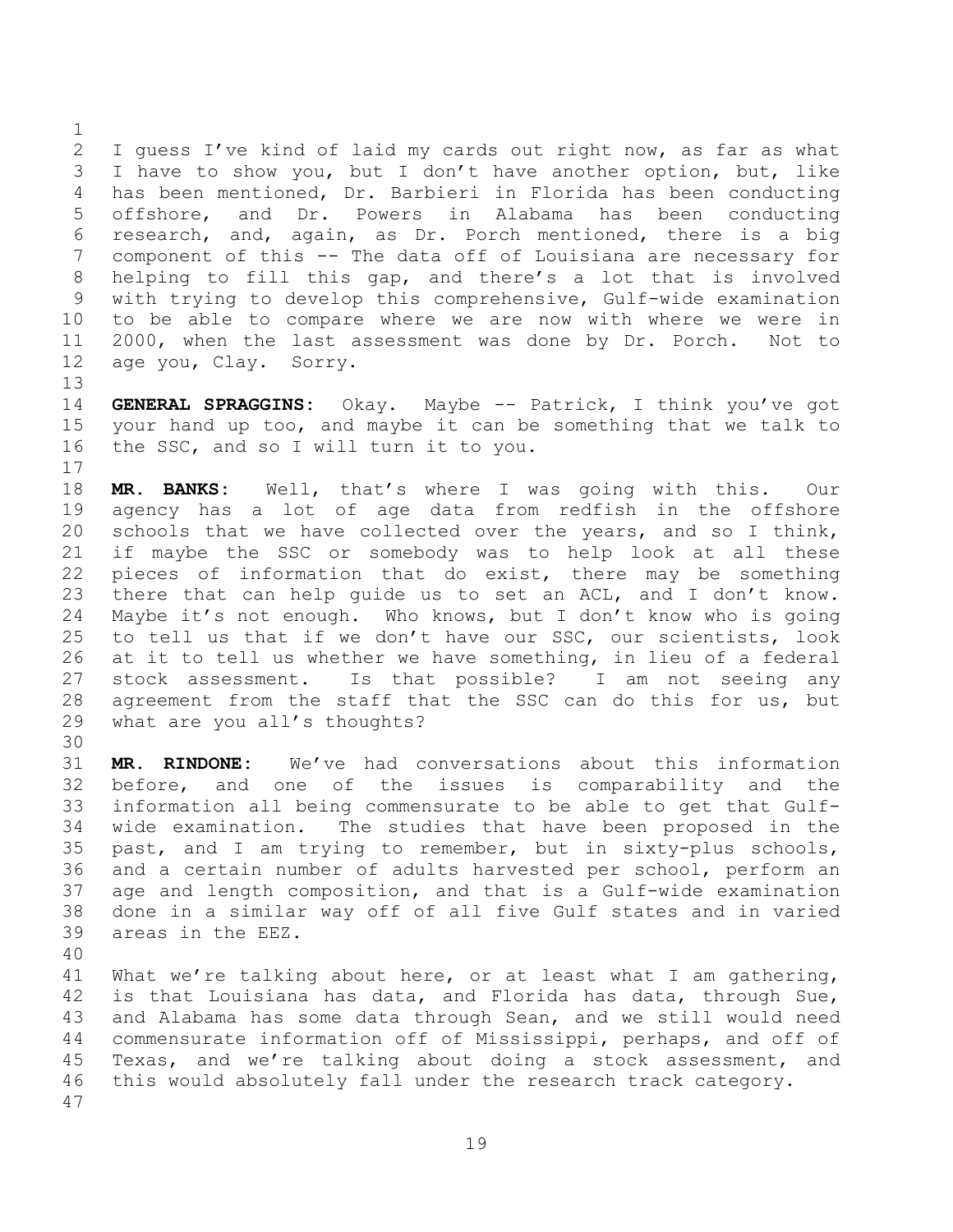1 Our dance card is not empty in the SEDAR category right now, and 2 you guys can -- It's your prerogative to shuffle things however<br>3 you like, but just to take anything -- To put anything in you like, but just to take anything -- To put anything in 4 requires taking something out, and we certainly try to avoid<br>5 much dead space in our SEDAR calendar, and that's just food for much dead space in our SEDAR calendar, and that's just food for 6 thought. I don't have a direct answer for you about how to step forward from here.

- 8 9 **GENERAL SPRAGGINS:** Yes, sir.
- 10<br>11

11 **MR. SWINDELL:** As I've been on this council in the last six 12 years now, we keep putting it off, and putting it off, and<br>13 putting it off, for other projects which we're spending money on 13 putting it off, for other projects which we're spending money on<br>14 to get done, and so at what point are we going to bite the 14 to get done, and so at what point are we going to bite the<br>15 bullet and say look, people, we've got to do this redfish stock bullet and say look, people, we've got to do this redfish stock 16 assessment, some way or another, and there's no sense to keep 17 pushing it down the road. To me, I think we're doing a 18 disservice to the Magnuson Act if we don't do something to look<br>19 at this resource. Thank vou. Good luck in the future. at this resource. Thank you. Good luck in the future.

- 20<br>21
- GENERAL SPRAGGINS: Yes, sir.

 $\frac{22}{23}$ 

23 **DR. PORCH:** I just wanted to remind everyone that we did go through a recent data-limited stock assessment exercise, and 25 they found that there still wasn't enough information, given the<br>26 complex dynamics of red drum, to really come up with a number. 26 complex dynamics of red drum, to really come up with a number.<br>27 I think the only way we could move forward, along the lines of 27 I think the only way we could move forward, along the lines of<br>28 what's being suggested, is if each state could produce their 28 what's being suggested, is if each state could produce their<br>29 independent stock assessments with not just escapement rates, 29 independent stock assessments with not just escapement rates,<br>30 but estimates of the number of fish that are out there, and then 30 but estimates of the number of fish that are out there, and then<br>31 vou might be able to work out some kind of at least reasonable you might be able to work out some kind of at least reasonable 32 approximation for what an ACL could be in the federal waters, 33 but we would need to look at all the state assessments<br>34 simultaneously within a similar timeframe. simultaneously within a similar timeframe.

35<br>36

36 Short of that, then we could move forward with a Gulf-wide<br>37 assessment, if we collected the key information. In that 37 assessment, if we collected the key information.<br>38 respect, like I said, my half-million dollars is a 38 respect, like I said, my half-million dollars is a very rough<br>39 minimum estimate for the minimum amount of information that you minimum estimate for the minimum amount of information that you 40 would need to collect to do some sort of stock assessment.

41<br>42 42 As Dr. Frazer had pointed out, Dr. Simmons had given us a<br>43 presentation a while ago with a more complete estimate, I think 43 presentation a while ago with a more complete estimate, I think<br>44 over three vears, and for all areas, but also collecting more 44 over three years, and for all areas, but also collecting more<br>45 than just the minimum age composition information, and that was 45 than just the minimum age composition information, and that was<br>46 a lot more money. Like I said, my number was just off-the-cuff 46 a lot more money. Like I said, my number was just off-the-cuff<br>47 and a very quick quess at qetting the minimum amount of and a very quick quess at getting the minimum amount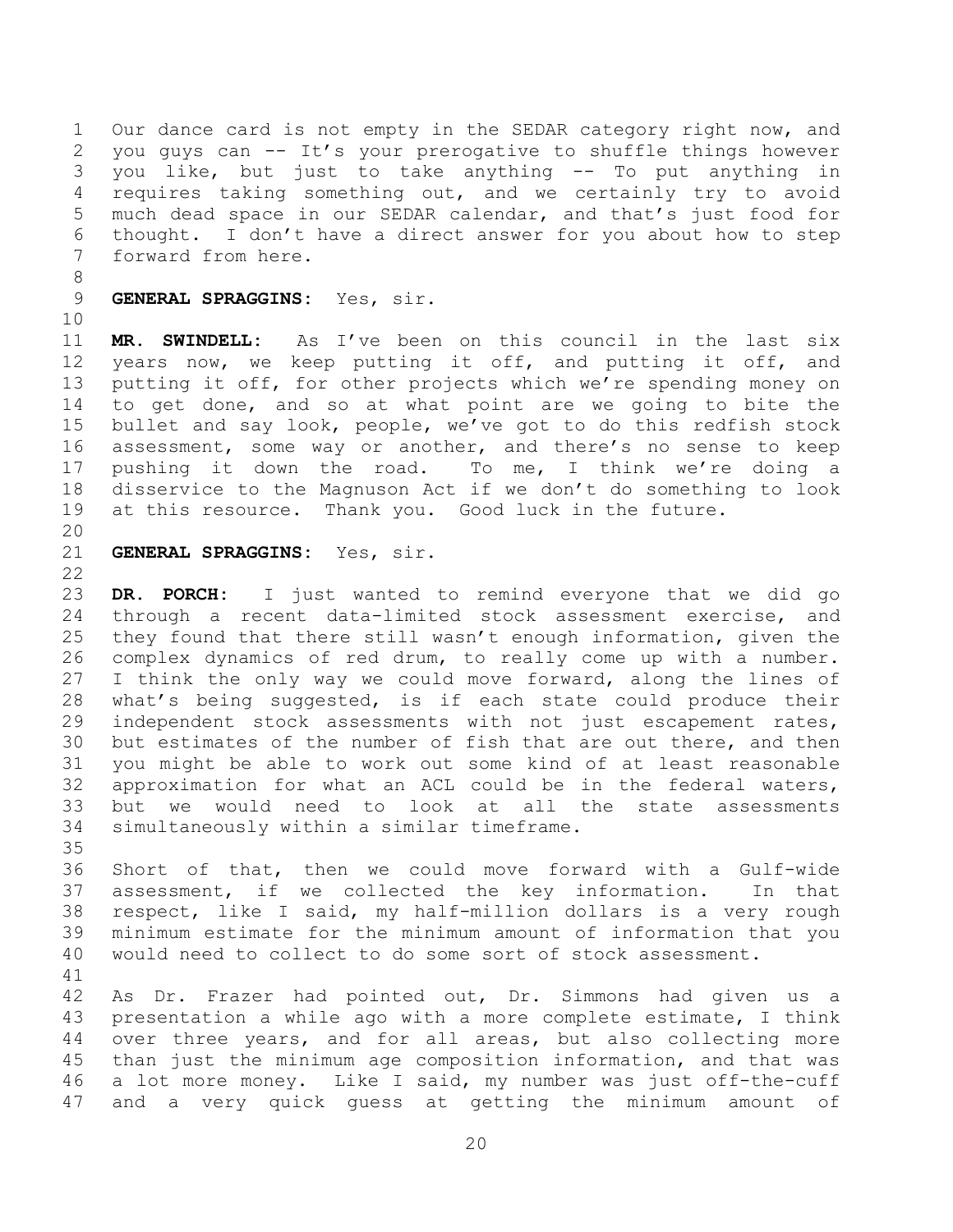1 information that we might be able to proceed with a federal 2 assessment, and that was for one year, but it's probably even<br>3 higher than that, and then, to get all the information that we higher than that, and then, to get all the information that we 4 would really like, to do a crackerjack federal stock assessment,<br>5 it's probably closer to millions. it's probably closer to millions.

GENERAL SPRAGGINS: Okay. Do we have other hands up? Yes, sir.

6<br>7

39

8<br>9 9 **MR. STRELCHECK:** Thanks, General Spraggins. I wanted to comment 10 on your statement about not letting this fall off the plate and<br>11 possibly bringing this back in October or some later date, as 11 possibly bringing this back in October or some later date, as<br>12 well as Ed's statement just about we've been kicking the can 12 well as Ed's statement just about we've been kicking the can<br>13 down the road on this, and I quess a few things here. down the road on this, and I guess a few things here.

14<br>15 I am not hearing a huge compelling need for this. I realize the 16 concerns here. Having a federal stock assessment to determine 17 ACL certainly could be beneficial, and we could figure out all 18 the funding and needs to accomplish that, but, at the end of the<br>19 day, I would look at this fishery as kind of a success story 19 day, I would look at this fishery as kind of a success story<br>20 from a state management standpoint, or co-management between 20 from a state management standpoint, or co-management between<br>21 state and federal management. state and federal management.

 $\frac{22}{23}$ 23 The offshore brood stock could be easily exploited, and I<br>24 realize that maybe there is an ACL that's greater than zero, but realize that maybe there is an ACL that's greater than zero, but 25 people are pretty pleased and happy with the inshore fishery and<br>26 the escapement that we're allowing, and so I'm really kind of 26 the escapement that we're allowing, and so I'm really kind of<br>27 struggling with the need here, in terms of kind of turning over 27 struggling with the need here, in terms of kind of turning over<br>28 the applecart and changing things for what sounds like more of 28 the applecart and changing things for what sounds like more of<br>29 kind of a bycatch or a limited harvest that could occur off of 29 kind of a bycatch or a limited harvest that could occur off of<br>30 Alabama, Mississippi, and Louisiana, bevond what's already 30 Alabama, Mississippi, and Louisiana, beyond what's already<br>31 occurring in inshore waters. occurring in inshore waters.

32<br>33 33 With all that said, I think, if want to bring this back to the<br>34 council and not let it fall off the plate, we probably need to 34 council and not let it fall off the plate, we probably need to<br>35 qive staff direction, in terms of steps and information we would 35 give staff direction, in terms of steps and information we would<br>36 want them to take, and we've talked about the assessment, and 36 want them to take, and we've talked about the assessment, and<br>37 possible what it would take to pursue an assessment, and so 37 possible what it would take to pursue an assessment, and so<br>38 there's certainly information already that exists there. there's certainly information already that exists there.

40 I think, if we wanted to pursue if there are other alternative 41 options for setting the ACL, that that might be a good way to<br>42 go, in terms of talking to the SSC and exploring information 42 go, in terms of talking to the SSC and exploring information<br>43 from the Science Center to move this forward. from the Science Center to move this forward.

44<br>45 45 Then, beyond that, I think kind of the details, the working out<br>46 of kind of delegation or conservation equivalency, what would 46 of kind of delegation or conservation equivalency, what would<br>47 that look like, and does that administrative burden exceed kind that look like, and does that administrative burden exceed kind